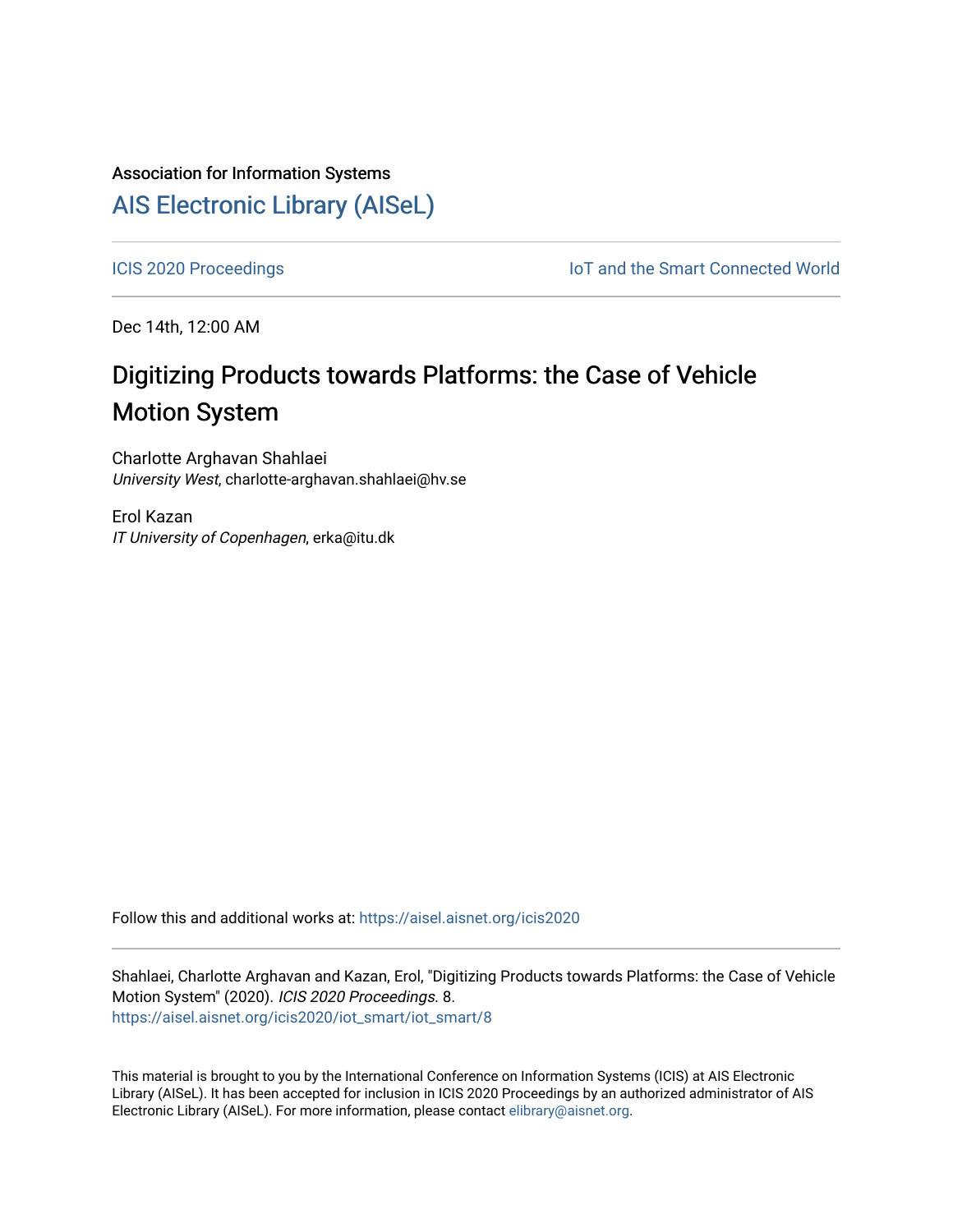# **Digitizing Products Towards Platforms: The Case of Vehicle Motion System**

*Completed Research Paper* 

**Charlotte A. Shahalei** University West Gustava Melins gata 2, 461 32 Trollhättan, Sweden charlotte-arghavan.shahlaei@hv.se

**Erol Kazan** IT University of Copenhagen, Rued Langgaards Vej 7, 2300, Copenhagen, Denmark erka@itu.dk

### **Abstract**

*The development of digital product platforms is a prevailing trend in many industries. As firms incorporate digital technologies into established product categories, they need to manage tensions on multiple organizational layers including strategy, technology and structure. Recent findings suggest that tensions are most likely to be managed by creating resource and coordination flexibility. This paper reports a longitudinal case study of developing a digital product platform. By drawing on organizational ambidexterity theory, we identify four mechanisms—re-scripting, centralizing, redirecting and decoupling—through which the firm creates resource and coordination flexibility. The resulting resource and coordination flexibility in turn lead to the transformation of the firm's strategy, technology and internal structure. The contribution of this study is in adopting an internal perspective and a bottom-up approach which help to theorize the evolution of digitized products into digital product platforms in an emergent way.*

**Keywords:** Digital product platforms, digital transformation, organizational ambidexterity, autonomous cars

### **Introduction**

Understanding the organizing for developing digitized products is of great interest to scholars and practitioners (Yoo 2012; Lyytinen et al. 2018; de Reuver et al. 2018). Today, firms are increasingly integrating digital components (e.g., software) into physical product environments (e.g., cars) to tap into new avenues for value creation (e.g., self-driving cars) (Yoo et al. 2012; Hukal and Henfridsson 2018). To leverage the integrative capacity of digital technologies, firms continuously tune and dynamically reconfigure technical and organizational resources towards certain goals (Sandberg et al. 2020). This is a challenging task, however, since existing resources together with accumulated knowledge bases are catered towards existing products that are characterized by stable revenue prospects or market boundaries (March 1991; O'Reilly and Tushman 2013). The tuning of organizational resources is thus accompanied by transforming the "old" towards the "new" (Gregory et al. 2019; Venkatraman 2017).

To illustrate, most car manufactures have been equipping their vehicles with automatic functionalities to assist drivers during their journey. Automatic functionalities present an industry standard for almost newly produced premium vehicles and have been accordingly institutionalized within organizational boundaries with dedicated resources and teams. A promising market segment such as Mobility-as-a-Service (i.e., MaaS) on the other hand, is considered to be a risky business venture. While entering the MaaS market may create novel use cases such as on-demand autonomous transportation, it requires substantial organizational resources and capabilities in areas including the development of autonomous vehicles, the operation of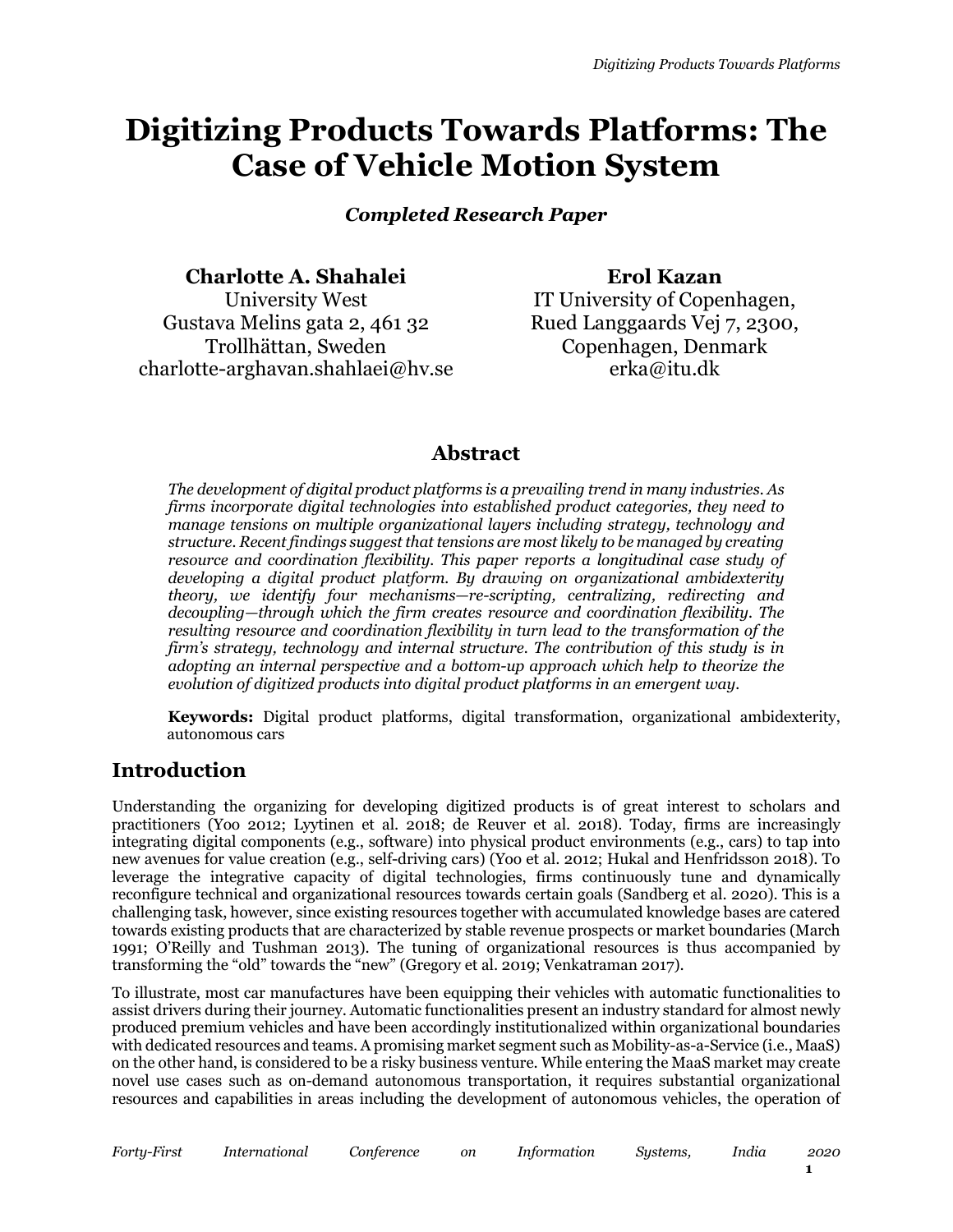highly responsive real-time platform architectures, and the safe management of third-party software. Thus, the aforementioned digital innovations (Yoo et al. 2010) for producing new market offerings (Nambisan et al. 2017) are likely to cause transformative changes (Sandberg et al. 2020) in different organizational layers such as *strategy*, *technology*, and operational *structures* (Gregory et al. 2019).

That being said, such transformation and its translation at the operational level within organizations (e.g., managing competences, work processes or product evolution) is still in many ways an understudied area. Prior research has provided useful insights into how digital innovation leads to the emergence of "new" products, services, business models, and organizing rationale (e.g., Henfridsson and Bygstad 2013). However, digital innovation in incumbent firms is not limited to the emergence of the "new"; it also includes the challenges of transforming the "old". The study by Svahn et al. (2017), for instance, uncovered multiple tension points the Swedish car manufacturer, Volvo, faced while transforming traditional cars into a platform for connected car services (i.e., digital product platforms). Specifically, the study illustrates various internal and external struggles or "concerns" in areas such as innovation capability, governance, and collaboration. However, the way the shift from traditional cars to connected car services was managed at the operational level, or whether the technological changes had fundamentally transformed internal structures have remained opaque in the aforementioned study.

This is however an important organizational aspect to understand since these fundamental changes in various organizational layers enable firms to dynamically and continuously respond to drastic market or technological changes to ensure their long-term survival (O'Reilly and Tushman 2008). In other words, theorizing how or whether organizing digital innovation leads to digital transformation is a worthwhile research inquiry (Gregory et al. 2019). Similarly, from an operational viewpoint, prior studies have generally suggested that as firms integrate digital components into physical products, they transition from an internal production-oriented logic to an external supply-chain innovation organizing logic (Thomas et al. 2014; Sandberg et al. 2020). Yet, how such changes in one layer, (e.g., *technology*) causes ripple effects in other layers (e.g., *strategy* or internal firm *structures*), has received limited attention (Sandberg et al. 2020; Gregory et al. 2019). Understanding the interconnection of these layers is important for identifying the drivers and trajectories of digital transformation and better managing its emergent and contingent nature (Staykova 2018; Warner and Wäger 2019). To understand how digital transformation occurs and how it could be managed in various organizational layers, we propose the following research question:

#### *How does digital transformation unfold as firms digitize products towards digital product platforms?*

To account for how the organizing towards digital innovation leads to digital transformation within firms' interrelated organizational layers (e.g., *strategy*, *technology*, and *structure*), we have analyzed the case of the Swedish car manufacturer, NEVS, as it decided to enter the promising market of mobility services. During our study, NEVS was facing considerable market uncertainties (i.e., strategy layer), while continuously re-organizing its self-driving technology (i.e., *technology layer*) and work teams (i.e., *structure layer*) towards achieving its MaaS vision. Through longitudinal first-hand observations we a) detail the tensions between existing and new requisite strategies, technologies and structures, b) analyze how NEVS balanced these tension points, and c) and explain how these tensions lead to transformations within NEVS' organizational layers. By studying tension points in organizational layers that are caused by digital innovations, we employ and contribute to the literature on organizational ambidexterity (O'Reilly and Tushman 2013). Organizational ambidexterity provides a suitable theoretical frame to understand the tension and balancing logic within organizations when the "old" is facing the "new" on its path towards organizational equilibria. In this study, the old (i.e., automatic function of a car) with reliable revenue prospects and market boundaries is in tension with a new and unproven market segment (i.e., MaaS) that require balancing mechanisms in the aforementioned organizational layers.

The rest of the paper is organized as follows. In the next section, we explain how the digitization of products leads to tensions within organizational layers. The section is followed by an account of organizational ambidexterity as an appropriate lens for studying those tensions and efforts towards achieving organizational equilibria. We then describe the research setting and approach, and present the results, which are subsequently discussed. The paper ends by implications and suggestions for future research.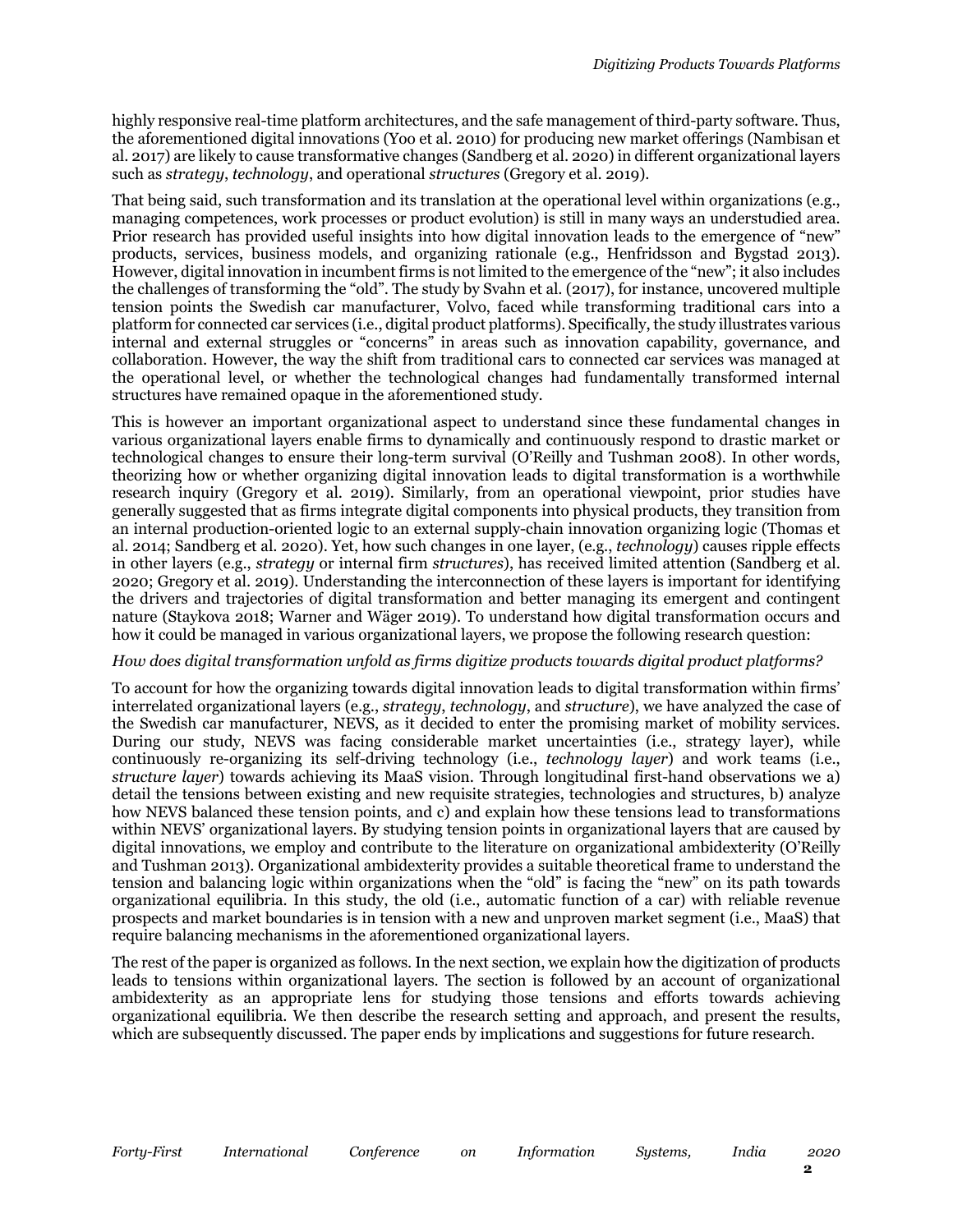## **Balancing Digital Innovation**

Studying how firms manage the digitization of physical products into digital product platforms presents a suitable setting for theorizing the relationship between digital innovation and digital transformation. Today, ubiquitous computing and modularity, as well as the availability of cheaper, smaller, and more powerful technologies have changed nearly all aspects of firms' in how they create and deliver value (Gregory 2019; Sørensen 2018; Tilson et al. 2010; Yoo et al. 2010). With flexible and cost-effective component reconfigurations, digitized products can be easily repurposed for new emerging uses cases (Yoo, 2012). As firms embed digital components into physical product environments, these digitized products become hybrids or digital product platforms, characterized with agnostic functionalities with third parties that may exceed the original product use case (Yoo et al. 2010). The latter is synonymous with innovation or business networks, and if successful, its revenues may exceed the revenues of physical products they are built on. That being said, the prevailing trend of digitized products, however, poses several challenges, particularly for traditional orientated firms on different organizational layers.

Take business strategies as an example. Business strategies relying on tightly and vertically integrated value chain economies are particularly difficult to replace with new and promising ones like digitized products for innovation networks, as these types of economies differ in their value creation logic (Gregory et al. 2019; Stabell and Fjeldstad 1998). Transformation of business strategies is particularly demanding for pre-digital industries such as the automotive industry. Piccinini et al. (2015) reveal in their study how IT-enabled business transformations bring about tensions between accommodating the short lifecycle of digital technology innovations (e.g., business agility), while trying to accommodate the long lifecycle of industrial product innovations (e.g., business stability). The authors also posit the need to *balance* the contentious relationship between short-term digital technology investments and the investments in long-term digital capabilities for fast-changing markets. These problems get arguably amplified when firms pursue digital innovations in the realm of digital product platforms combined with new market entry ambitions (e.g., MaaS). Besides business strategies, the study by Svahn et al. (2017) suggests that the combination of digital and physical components in most cases results in architectural innovations for existing product categories, which in turn transforms existing knowledge bases. Similarly, being able to respond to fast-changing market dynamics calls for capabilities within organizational boundaries such as tuning work structures that can respond to the aforementioned market dynamics in the first place (e.g. Mohagheghzadeh and Svahn 2016). This is particularly difficult for firms with well-established work divisions, routines, and institutionalized knowledge bases, which support their past decision makings (Winter et al. 2014; Gregory et al. 2019).

Overall, the above-mentioned studies convey two central issues related to digital transformation; first, digitizing products suggests constant balancing activities in various organizational layers, such as *strategy* (e.g. product versus platform), *technology* (e.g., product architecture), and *structure* (e.g., work teams). In their call for theorizing the crossroad between digital innovation and digital transformation, Gregory et al. (2019) similarly identify three overarching organizational layers, namely, *strategy*, *technology*, and *structure* and emphasize that these layers are in constant negotiations with each other in achieving balances. In this study, we argue that digital transformation can be considered as a multi-layered organizational phenomenon where transformation in one layer may causes ripple effects in other layers and vice versa. Second, since transformation in one layer can trigger changes in other layers, digital transformation is also an emergent phenomenon (Gregory et al. 2019; Staykova 2018). Thus, there is a need for a holistic view that not only identifies multiple triggers of digital transformation but also reflects the need for organizing digital innovations in a dynamic and contingent way.

The importance of balancing such tensions as firms engage in innovative undertakings has been studied in the organizational ambidexterity literature. Prior studies on digital product platforms (e.g. Svahn et al. 2017) have similarly suggested to adopt an organizational ambidexterity lens for uncovering the logic or mechanisms for balancing tensions around digital innovation within the same organization. In the same vein, employing organizational ambidexterity in this study as our analytical lens is highly appropriate. New digital product platform owners like car manufacturers continue to serve their existing markets (i.e., selling premium cars with automatic functionalities), and hence, behave exploitatively. At the same time, the very same car manufacturers explore new markets and technologies (i.e., autonomous cars for the MaaS economy) within the same organizational boundaries. Therefore, we posit that digital product platform owners have inherently the potential to be ambidextrous organizations. Additionally, employing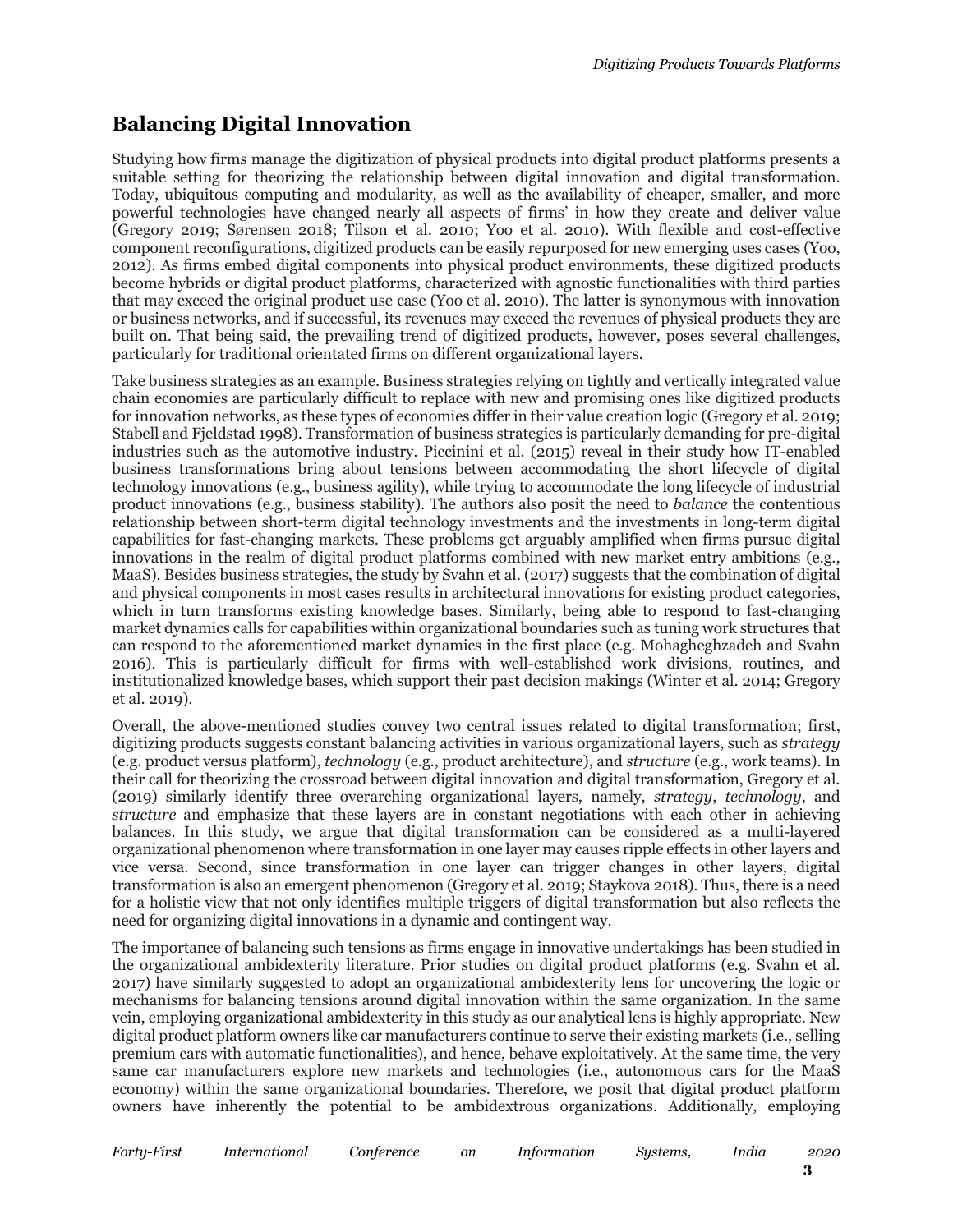organizational ambidexterity as the analytical lens is appropriate with the specific aim of this study, i.e. theorizing how managing digital innovation results in organizational transformation. This is because ambidexterity is not simply about how firms manage or balance tensions as they engage in innovation (O'Reilly & Tushman, 2008). Rather, the sine qua non of organizational ambidexterity is the firm's longterm survival by purposefully and fundamentally transforming its resource and knowledge bases (Helfat, et al., 2007; O'Reilly & Tushman, 2008; O'Reilly & Tushman 2013).

## **Organizational Ambidexterity: Resource and Coordination Flexibility**

A central premise of organizational ambidexterity is the relationship between the exploration of new possibilities and the exploitation of old certainties (March 1991). Studies suggest that a firm's engagement in the exploitation of established paths usually occurs at the expense of exploring new ones. Similarly, an overemphasis on exploration for new products at the exclusion of exploiting old ones may result in high experimentation costs, leaving many undeveloped ideas unused (March 1991). In this context, organizational ambidexterity refers to firms' ability to resolve tensions between processes of exploration and exploitation in fast-changing environments (O'Reilly and Tushman 2013). Overall, the relationship between exploration and exploitation has been seen through three overarching perspectives. Summarizing the extant literature on organizational ambidexterity, Wei et al. (2014) refer to these perspectives as *incompatible*, *interactive*, and *relational* views.

Based on the *incompatible view*, exploration and exploitation are considered to be incompatible processes leading to organizational tensions as both compete for scarce resources and require different organizational capabilities (Wei et al. 2014; Papachroni et al. 2015; Koryak et al. 2017). Based on this view, then, firms need to have separate episodes or departments dedicated to exploitation and exploration. The *interactive view*, on the contrary, sees exploitation and exploration as potentially complementary forces. A high degree of exploitative effort, for instance, can act as the absorptive capacity to generate a greater pool of complementary resources, which in turn improves a firm's effectiveness in exploring new areas (Katila and Ahuja 2002; Cao et al. 2009; Wei et al. 2014). Firms can thus simultaneously engage in exploration and exploitation. However, Wei et al. (2014) argue that both perspectives offer little insight into how firms can organize their socio-technical configurations for sustained competitive advantage. The solution, they argue, lies in the *relational view*. From the *relational view*, rather than focusing on the scarcity of resources that dominates the *incompatible view*, firms need to focus on the dynamic management of their resources. Lacking a dynamic path in managing resources would even neutralize the complementary effects of having a greater resource pool, as promoted by the *interactive view* (Wei et al. 2014).

Forming and testing various hypotheses based on the synthesis of prior studies, Wei et al. statistically demonstrate how two particular forms of dynamic resource management contribute to enhanced organizational ambidexterity. These two forms include creating *resource flexibility* and *coordination flexibility*. The authors define *resource flexibility* as the capabilities to accumulate flexible resources with multiple uses, and *coordination flexibility* as the capabilities to create new resource combinations through new internal coordination processes (Wei et al. 2014). Thus, exploitation and exploration are concluded as neither incompatible nor complementary in nature; instead, they become dependent on contextual conditions (cf. Benner and Tushman 2003; Junni et al. 2013; Koryak et al. 2017) such as *resource* and *coordination flexibility*.

Valuable lessons about the importance of *resource* and *coordination flexibility* can be derived from Information Systems literature, as well. Digital platforms and digital innovation studies have provided us with ample insights about strategies for managing conflicting concerns to accommodate both existing and prospective organizational resources (Henfridsson and Yoo 2014), understanding competing views on division of innovation labor among suppliers and manufacturers (Lee and Berente 2012), building dynamic capabilities for digital transformation (Warner and Wäger 2019), developing managerial toolkits for evaluating competing innovation strategies (Nylén and Holmström 2015), balancing generativity and infrastructural control (Eaton et al. 2014), or managing the conflict of platform ownership and open source sponsorship (Ghazawneh and Henfridsson 2010).

However, previous IS literature has predominantly focused on issues of resource and coordination flexibility from the management perspective and from an external viewpoint. We propose that transformation does not occur only through top-down strategizing (Leonardi 2020); it is also important to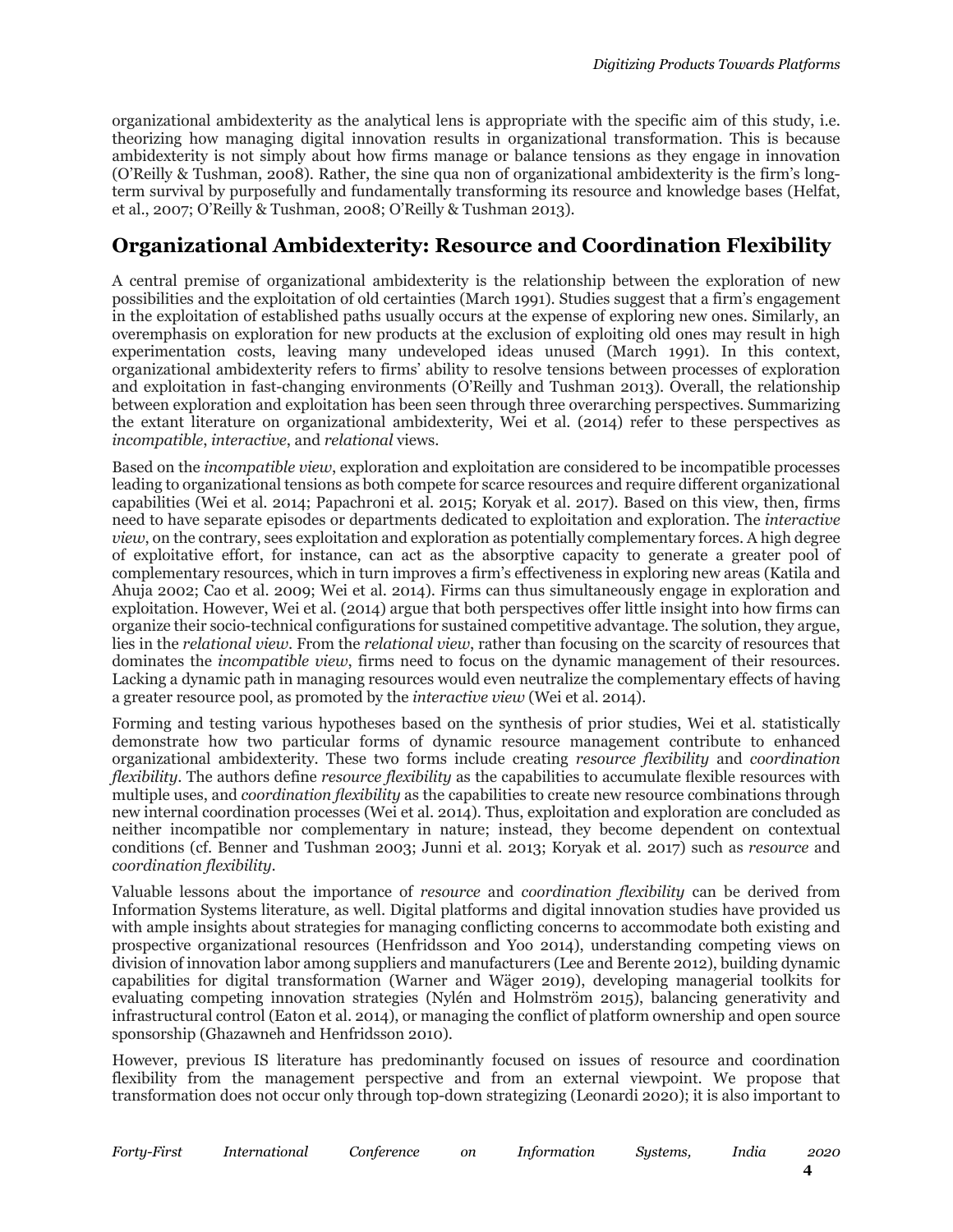understand how digital transformation unfolds at the operational level (e.g., the team's everyday activities). Thus, in line with the *relational view* on organizational ambidexterity as well as the IS scholarship on digital innovation and platforms, we too emphasize the importance of creating *resource* and *coordination flexibility* for the long-term survival of firms. However, since we see organizational ambidexterity as emergent in the dialectics of top-down and bottom-up activities, we focus on the way *resource* and *coordination flexibility* are achieved eventually in the work of operational teams.

## **Research Setting**

We selected National Electric Vehicle Sweden (NEVS) as our empirical setting. NEVS is a Swedish company with production plants in China and Sweden. In 2012, NEVS acquired the assets of SAAB, a former major Swedish car manufacturer, and continued its legacy in car manufacturing but faced financial challenges with its current product line. In 2016, NEVS shifted its focus from traditional cars with combustion engines to exclusively manufacture electric and autonomous vehicles, a new market segment in the automotive industry characterized by high growth opportunities. To make use of these opportunities, NEVS also revised its business strategy by preparing itself to sell mobility services, including ridesharing, delivery, or any other A-to-B services designed for end-users. This way, despite inheriting considerable know-how in traditional car manufacturing, NEVS has been able to develop its independent profile and knowledge base. This change is also mirrored in their organizational methods and structures to produce these new types of cars, reflecting NEVS' transformation towards a digital-born organization (Chanias 2018; Sebastian 2017).

On its path towards adopting a MaaS business logic, one area of concern was the legacy vehicle motion control system that required a complete and costly overhaul. A vehicle motion system entailed separate electronic units for controlling vehicle motion, such as propulsion, steering, and braking. Provided by a complex chain of suppliers, these electronic units came in separate parts. Each electronic control unit (hereafter ECU) included a hardware box in which the control software was embedded. Besides the need for sourcing a considerable amount of hardware parts and the management of a complex supply chain, the system's performance was not optimal from a technological point of view. The speed of data communication between the hardware parts mentioned above was instead designed for traditional cars, which made them highly unsuitable for safely controlling an autonomous car in the public space. As such, NEVS saw the further need to develop a more software-oriented motion control system.

That being said, the process of developing a software-oriented motion control system in-house was an unexplored field for NEVS, to begin with. While NEVS' MaaS vision was apparent, the way towards reengineering the internal components for a new software-based motion control system for supporting the new vision was less clear. In what follows, we have illustrated NEVS' exploration of new paths for reshaping the vehicle motion system which first emerged as a nebulous and unproven idea, survived with limited resources, and started to gain more attention and influence within NEVS as a MaaS providing platform. We have studied the work of the IVC team, who were in charge of developing the new motion control system.

### **Data Collection**

Given the exploratory nature of our study, we have followed the work of other researchers in adopting an iterative approach in data collection and analysis (Leonardi and Bailey 2008; Henfridsson and Bygstad 2013). In September 2017, we started our field work at NEVS to acquire an overview of the company's agendas related to the development of autonomous cars and MaaS. We had learned that NEVS was exclusively focused on developing electric and autonomous cars as of 2016 and had gone public with its MaaS concept in July 2017. We thus found it an opportune case to follow the development of connected cars and mobility services as an example of the digitalization of the automotive industry. When we started our field work at NEVS, we did not intend to study the work of the IVC squad ("squad" is NEVS' label for teams). We spent approximately 30 hours of conducting interviews and attending meetings with 15 key figures in software and connectivity divisions, product quality management, legal counsels on autonomous drive, and global project management. Our explorative approach had also directed us towards the work of the IVC squad, time and again.

At first, it was not clear to us how this squad's work was related to the area of connected cars and MaaS. The squad was more involved in the transformation of previously hardware-based vehicle motion units into software-based units (i.e., digitization), rather than the application of digitally connected vehicles for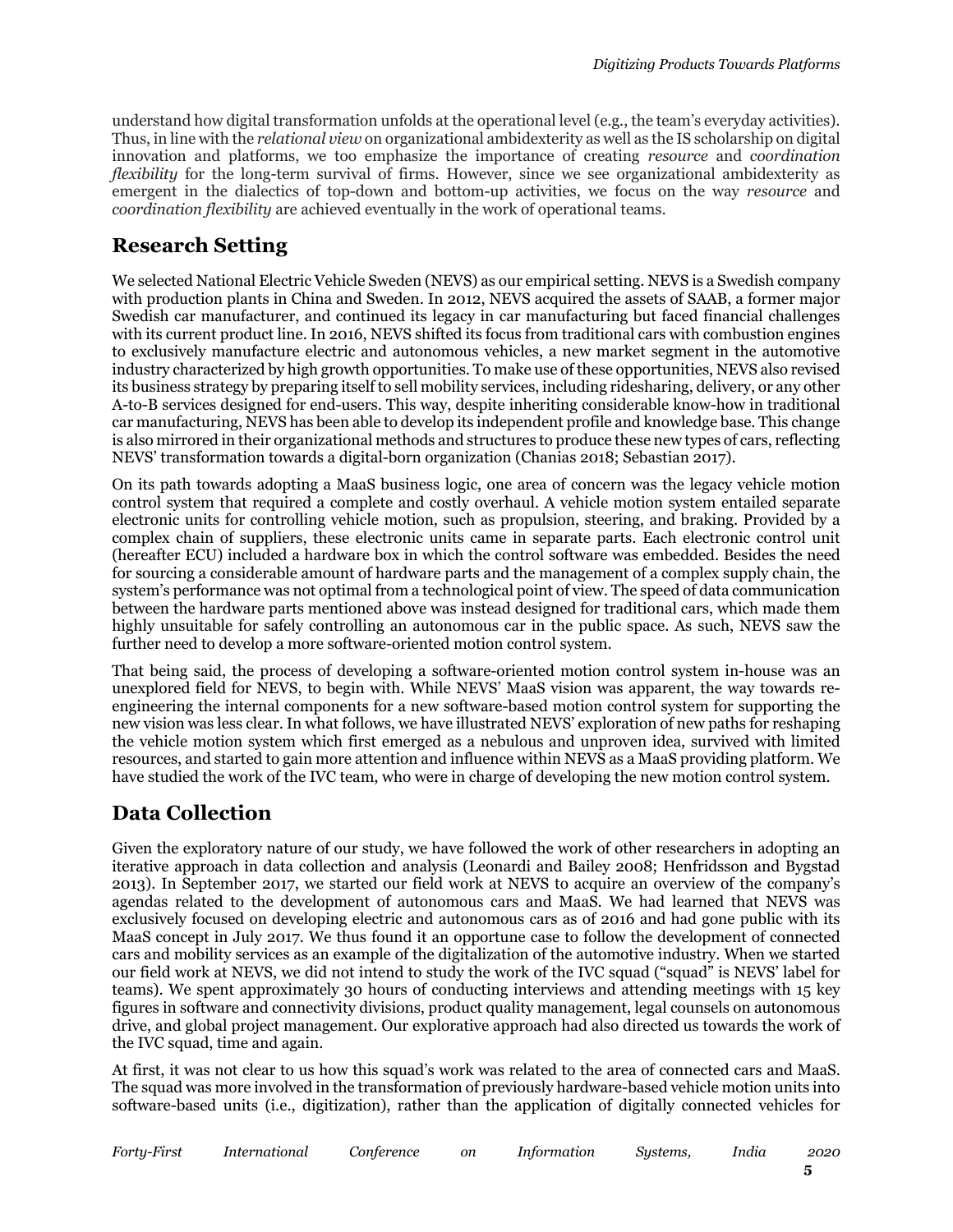mobility services (i.e., digitalization). As the study unfolded, we eventually discovered that the reformation of vehicle motion could be seen as an infrastructural step in developing mobility services (see Henfridsson and Bygstad, 2013). We eventually came to appreciate the survival of the squad's work—despite the startup's several financial drawbacks—as a "paradigmatic example" (Henfridsson and Bygstad 2013: p. 914) of digitizing physical products into service providing platforms.

The eight-month ethnographic observation of the IVC squad took place between November 2018 and June 2019; about a year after the initial IVC squad had started experimenting with the new motion control system ideas with only 2-3 members. By the time our observations started, the IVC squad's work had picked up speed and consisted of six members. Joining the group at this time was particularly beneficial as they still had a significant amount of work left, which would give us the opportunity for first-hand observations of their work. More importantly, the squad members would now be able to reflect on parts of their work in retrospect, as well. The observation sessions included at least four complete workdays weekly and one day dedicated to analyzing the data, which guided the research steps in the week after.

The IVC squad consisted of 6 developer engineers (7 counting the former lead software engineer) all seated in the same office area without any partitions dividing them. This spatial arrangement allowed them to engage in conversations constantly to brainstorm, troubleshoot, or discuss work-related issues. The first author who was conducting the observations was seated in the same area as the squad. As there were no partitions dividing the squad members, she could both see and hear them performing their work without interruptions. During the observations, the first author took careful field notes about not only the activities of the squad, and the artifacts they used, but also the topics discussed by the squad members as they engaged in conversations to perform their work. These notes assisted her to pose follow-up questions and explore new topics and areas of the squad's work. Relevant conversations were audio-recorded and subsequently analyzed by the end of each week. The observations thus resembled what Hennink et al. (2010) describe as "watching an unfolding drama unfold with characters, events, and storylines" (p. 170).

We also interviewed each squad member at least twice in two separate interview rounds (see Table 1). In the first round, we focused more on what the squad had been doing during its lifetime and how. In the second round of the interviews, we were particularly focused on understanding the trigger behind activities and initiatives in the squad. In this round, why questions were particularly dominant. For example, "why are you even integrating the ECUs in the first place", "why do you think the way you work is not optimal?", and "why is developing a new control system important now, why has it not happened before?"

|                | Role      | Developer<br>IVC   | Developer<br>IVC   | Developer<br>IVC   | Developer<br>IVC   | <b>IVC</b> former<br>Engineer<br>Lead SW | Developer<br>IVC | $IVC$ Lead<br>Engineer<br>SW | Simulation<br>Engineer<br>est<br>Ĥ | SW Tribe<br>Head  |                |
|----------------|-----------|--------------------|--------------------|--------------------|--------------------|------------------------------------------|------------------|------------------------------|------------------------------------|-------------------|----------------|
| $\blacksquare$ | Date      | <b>Nov</b><br>2018 | <b>Nov</b><br>2018 | <b>Nov</b><br>2018 | <b>Nov</b><br>2018 | <b>Nov</b><br>2018                       | Mar<br>2019      | Apr<br>2018                  | <b>Nov</b><br>2018                 |                   | Hours<br>10:21 |
| Round          | ours<br>도 | 01:22              | 01:10              | 01:17              | 01:33              | 00:41                                    | 01:07            | 01:03                        | 02:00                              |                   | Total          |
| N<br>Round     | Date      | Apr<br>2019        | May<br>2019        | Jul<br>2019        | Apr<br>2019        | June<br>2019                             | May<br>2019      | May/Jun<br>2019              |                                    | Apr/May<br>2019   | Hours          |
|                | Hours     | 01:02              | 01:09              | 01:44              | 01:11              | 00:44                                    | 01:33            | $01:57+$<br>03:06            |                                    | $00:48+$<br>01:32 | 14:07<br>Total |

#### **Table 1. Interview Rounds**

### **Data Analysis**

We first adopted an exploratory approach to data to avoid missing parts that lie outside the scope of the selected analytic lens (Walsham 1995). In this initial round of our data analysis, we tried to identify as many activities and overarching events that characterized the work-life of the IVC squad. However, it is not surprising that eight months of intensive ethnographic fieldwork can provide data for telling a story in

*Forty-First International Conference on Information Systems, India 2020*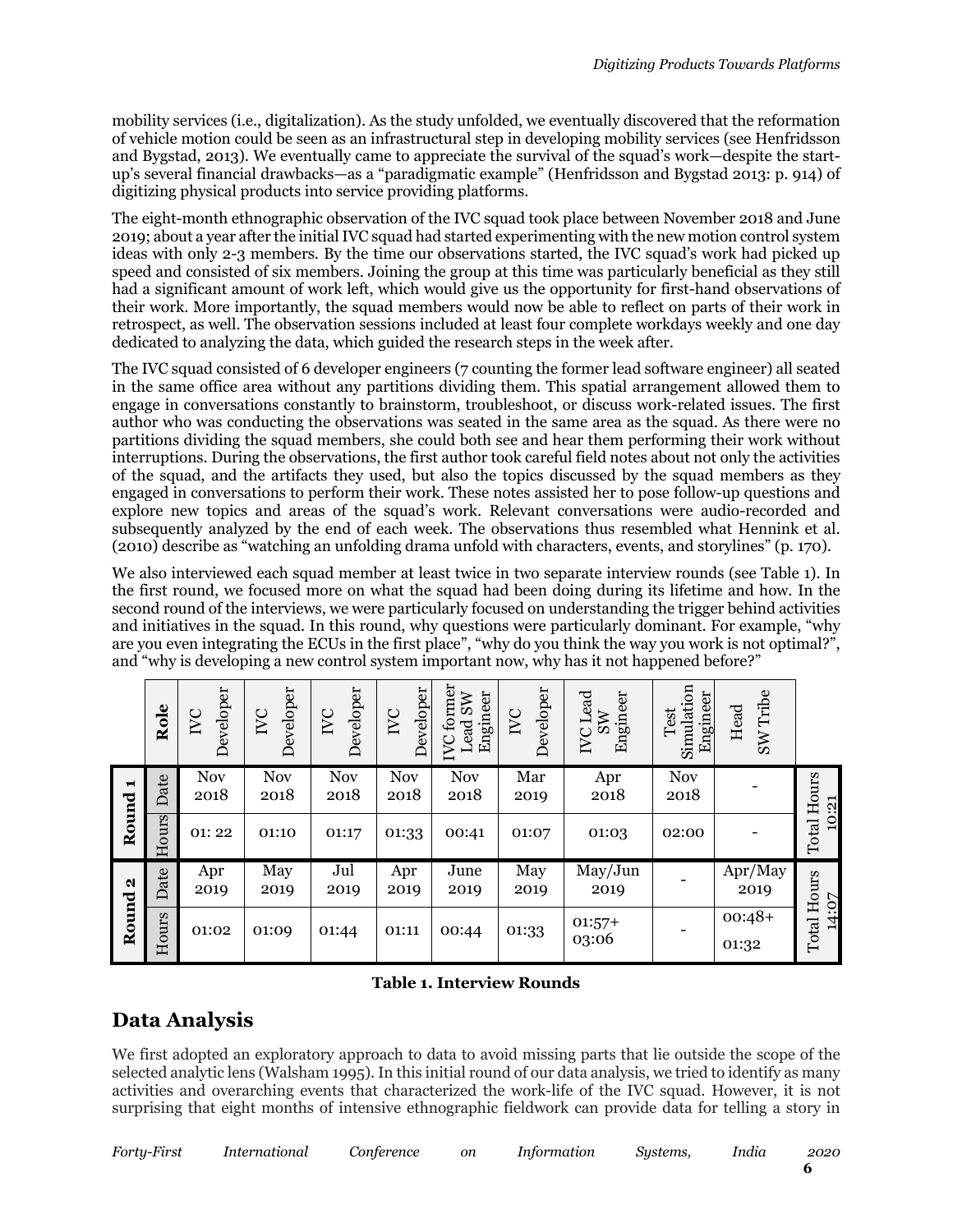multiple directions. A "disciplined pursuit and analysis of the data" (Sarker et al. 2013), thus, required us to adopt a focused or selective round of analysis (Bryman 2012). Guided by our analytical lens, the focused analysis called for both inductively and deductively oriented approaches. These inductive and deductive approaches respectively correspond to two overarching analysis strategies inspired by Henfridsson (2014); 1. Making sequence of events meaningful and 2. Naming and framing.

*Making sequence of events meaningful*: Based on our analytical lens, the focus was on finding processes enabling *resource* and *coordination flexibility* across the three organizational layers of *strategy*, *technology*, and *structure*. We wanted to find out 1. which of the overarching events and activities identified in the initial round of analysis could be seen as instances of creating *resource* and *coordination flexibility*, and 2. to which organizational layer these events and activities correspond. Additionally, since telling a story requires a causal trajectory that drives the temporal progression of events and activities (Henfridsson 2014), we were specifically sensitive towards establishing an explanation for the *why* of events, activities, and choices. The goal of this deductively oriented approach (Bryman, 2012) was to provide a delimiting framework for telling the story. To implement this plan, we asked four general questions exemplified below:

| What do they do?                         | What is the<br><b>Activity?</b> | What is the activity<br>an instance of? | Why do they do it?                                 |
|------------------------------------------|---------------------------------|-----------------------------------------|----------------------------------------------------|
| They form teams that                     | Forming                         | Coordination of teams                   | The fast-changing combination                      |
| can be dissolved at any<br>point of time | dissolvable<br>teams            | Organizational structure                | of competences required for<br>delivering projects |

#### **Table 2. Identifying Activities and Events Related to the Analytical Lens**

This step enabled us to eventually order activities in a sequential way and identify three overarching courses of events across the three organizational layers. After finding the central constituent parts, it was time to explore how these parts formed the overall plot.

*Naming and framing*: As mentioned previously, we intended to highlight the 'interconnected' and 'emergent' nature of processes for creating resource and coordination flexibility. Here, we tried to 1. identify how events, activities, and layers were "connected" to each other, and 2. indicate how processes gradually form in an emergent way. To analyze the interconnection of the events, activities, and layers, we focused on the commonalities between activities and gave them labels, a process Henfridsson (2014) calls naming. We thought that activities which share central characteristics with each other could be considered as iterations of the same organizing process. This inductively oriented approach enabled us to eventually identify mechanisms through which a set of activities across various organizational layers lead to creating *resource* and *coordination flexibility*. An example of naming the interconnections is as follows:

| <b>Activity</b>                                                   | Event                                 | <b>Organizational layer</b> | <b>Common Point (Mechanisms)</b>                                                                         |
|-------------------------------------------------------------------|---------------------------------------|-----------------------------|----------------------------------------------------------------------------------------------------------|
| Open new<br>competence areas in-<br>house                         | In-house<br>development               | <b>Strategy</b>             | Creating flexibility in resources and<br>collaboration through centralizing<br>external development work |
| Creating a central<br>architecture for<br>different control units | Modifying<br>software<br>architecture | Technology                  | Creating flexibility in resources<br>through <b>centralizing</b> separate<br>technological units         |

#### **Table 3. Naming Mechanisms of Creating Resource and Coordination Flexibility**

Finally, to analyze the 'emergence' of these mechanisms, we focused on the differences and boundaries which separated the mechanisms and their related activities from each other; a strategy Henfridsson (2014) calls framing. We thought, focusing on the points where mechanisms of creating flexibility change, would inform us on when and why various mechanisms of change emerge. This strategy eventually enabled us to identify the phases through which the mechanisms eventually resulted in *resource* and *coordination flexibility*. An example of framing is as follows: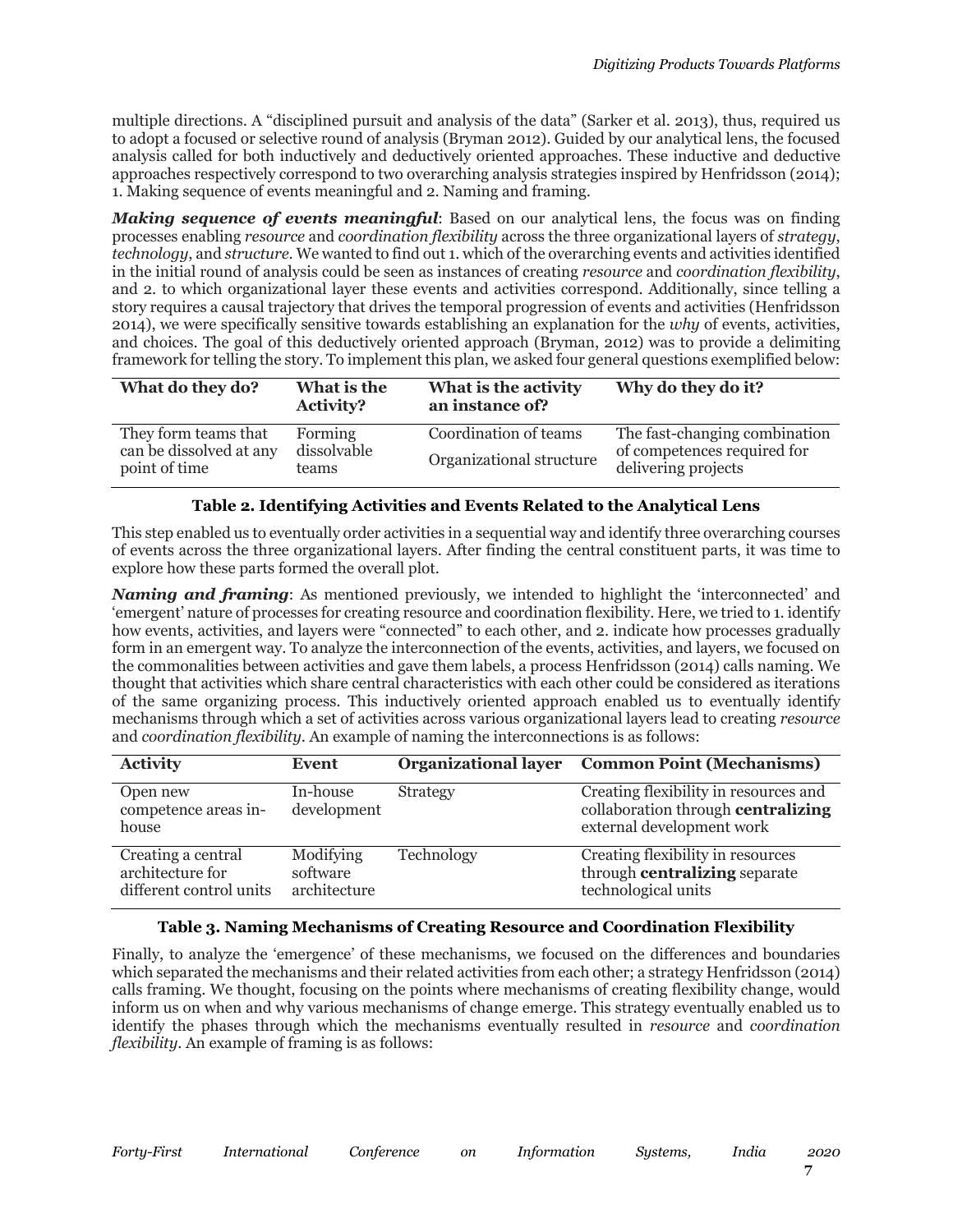| <b>Activity</b>         | Event        | <b>Organizational layer</b> | <b>Difference Point (Phases)</b>         |
|-------------------------|--------------|-----------------------------|------------------------------------------|
| Creating a central      | Modifying    | Technology                  | <b>First</b> , flexibility is created in |
| architecture for        | software     |                             | resources by centralizing                |
| different control units | architecture |                             | architectural parts                      |
| Creating the logic for  | Modifying    | Technology                  | <b>Next</b> , flexibility is created in  |
| modularization of the   | software     |                             | resources through decoupling             |
| architecture            | architecture |                             | architectural parts                      |

#### **Table 4. Framing Phases of Creating Resource and Coordination Flexibility**

To check the plausibility of our findings (Henfridsson 2014; Avison and Malaurent 2014), we presented them in three separate official presentation meetings to 1. The head of the entire software department 2. The firm's technical management together with the entire management board in the software department (including the IVC squad's manager), and 3. The IVC squad members. All three groups agreed that not only the findings were truthful to their work, but also the findings told a story that went beyond the perspective of one group, included various perspectives, and that the cumulative story did not contradict any group's perspective. The strong point, as pointed out by the software management board and the IVC squad members, was that the findings captured and provided a mental template of what had been constantly difficult for them to explain in a concrete way in terms of the connection between separate events, their sequence, and their distinction.

### **Results: NEVS' Integrated Vehicle Control System Initiative**

To achieve its goal for becoming a future MaaS provider, NEVS' legacy vehicle motion control system underwent several changes. Some of these changes included reducing the amount of hardware that controls vehicle motion, developing a new powerful and central software component for vehicle control that has replaced prior separated and underperforming control units, designing a flexible architecture for motion software to support future mobility services, building a knowledge base for developing and modifying vehicle motion software in-house, and reducing the dependency on suppliers. In doing so, NEVS has completely transformed the architecture of its legacy vehicle motion control system that reduced supplier dependency and provided the technical foundation for fast and flexible reconfigurations for future projects.

### *Phase 1: Rethinking Motion for Mobility Service (2016-2017)*

By the time NEVS went public with its MaaS plans in 2017, the company's head of software department and its technology strategist had already argued extensively that reinventing mobility without rethinking motion would be a half-hearted job. They reasoned that it was specifically the motion control system, which makes any type of mobility possible in the first place. However, the legacy motion control system stood in stark contrast to NEVS' promoted mobility narrative of being "fast, flexible and customer-centric", as the company's leaders put it. For one thing, various parts of the legacy motion system were developed by different suppliers. Relying on an extremely complex chain of suppliers created internal barriers to become fast and service-oriented (*coordination flexibility*). As the head of the software department exemplified it:

*To get the brake system supplier to trust the model provided by the steering system supplier, wouldn't work and it's hard to see them wanting to share that kind of information seeing it as part of their intellectual property. So, it left us with no choice. And even if you were to fix a set-up where one supplier would use another supplier's model, then for each and every change you wanted to create in a project, it would be rounds of commercial agreements, a lot of contracts, a lot of negotiations, and it would just slow down the execution. Speed is important. So, we saw the strategic importance of reconfiguring the vehicle motion.*

Apart from the external collaboration speed, the numerous inflexible hardware parts in the legacy motion control system could hardly attract an ecosystem of mobility service providers. For example, the legacy motion control system included separate hardware units that contained the controlling software for various motions of the car. Besides occupying significant space in the vehicle and being slow in exchanging data among separate units, the existing setup of hardware parts was a major hurdle in developing flexible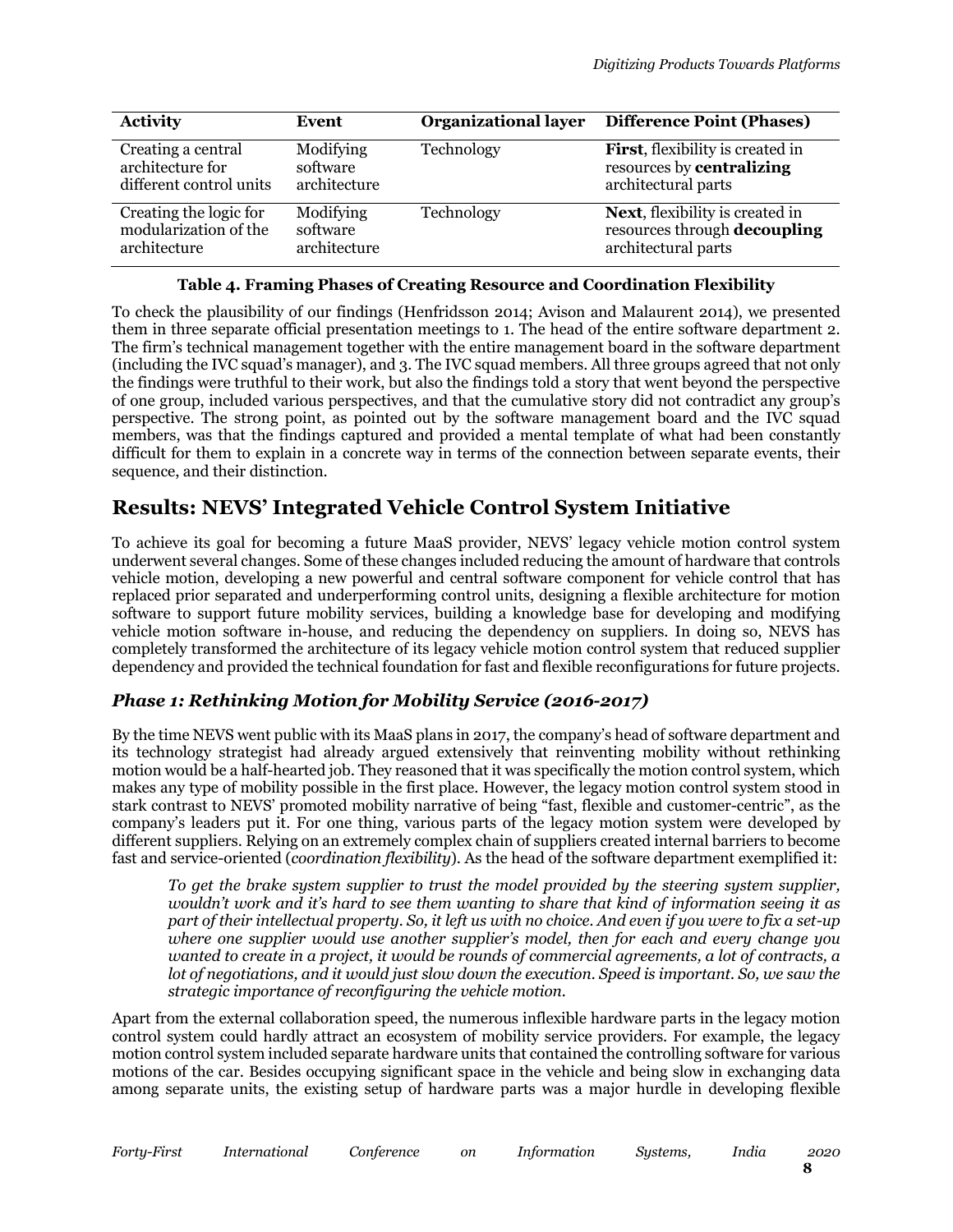services (*resource flexibility*), as confirmed by the testing and simulation engineer who works closely with the IVC team:

*A regular mechanical component takes a lot of time and money for development, which causes you to not really make so many variants. In case of software, however, you can just keep adding, removing, or upgrading features. And when things are so dynamic, we should be ready for emerging things.*

Continuous integration and modification of software parts for different mobility services requires more than rethinking the ratio of hardware to software. It also requires the development of dedicated and well attuned teams who are fast in delivering products and services for an increasing number of heterogeneous projects (*coordination flexibility*). The vehicle motion control system, for instance, needs to be made ready for continuous integration and modification in various mobility projects, including autonomous drive services. However, the traditional automotive division of labor with silos of expertise and communication hierarchies could not support fast work iterations or catch up with the increasing number of projects. IVC's senior software engineer exemplified the customary and rigid division of labor as follows:

*Let's say project A requires four different vehicle motion components. So, you'll have a product manager and then there are individual managers in various organizational departments working with those required components. So, the product manager will tell those department managers what he needs and how they need to handle it. Then department managers assign the work to different engineers in their department. Same will be in all the other departments involved in project A. So, you have the product manager, the department managers, the engineers, or senior engineers, and all that in 4 different departments. It becomes that kind of hierarchy.*

Reshaping the legacy motion control system was hence an infrastructural step in reshaping mobility services. The company now needed to find solutions for re-scripting its external and internal collaboration approaches as well as the arrangement of its technological and human resources.

### *Phase 2: Launching the Integrated Vehicle Motion Control Initiative (2017-2018)*

A more efficient motion control system was initially a part that would fit properly into the bigger vision for MaaS. The replacement of hardware by software for digitally driven and connected vehicles made a lot of sense in general. Just like other car manufacturers, NEVS had started to become more software-oriented for autonomous vehicles starting in 2016. However, to officially dedicate resources to reshaping the entire legacy motion control system required strong motivations, considering the financial constraints NEVS had faced as a start-up so far. The fact that a whole new motion control system was not initiated by the top management also reinforced the dilemmas. Thus, the announcement of NEVS' exclusive focus on electric and autonomous cars later in 2016 provided the grounds for an unwavering commitment to reshaping the legacy motion control systems during 2017 and 2018. The plan was to focus on 1. integrating all the various control units for vehicle motion in one central unit, and 2. to develop the entire system inhouse.

Developing an integrated vehicle control unit (hereafter IVC=the new motion control system) inhouse served multiple strategic goals. An IVC would reduce the use and subsequently cost of hardware parts. More importantly, it would take back control of technological developments and innovations from the suppliers (*resource flexibility*). Despite the outspoken benefits of such a plan, the initiators of IVC project had to prevail over quite strong counterarguments. As one of the IVC developers reminded us:

*You see, there is already a complete infrastructure developed for having separate control units, a lot of knowledge already exists out there. It makes it easy to build something. So, it's already very cheap; you do not have to put any work or any money into research or something. Having the integrated ECU is an idea. And there are not a lot of companies working with it. With the absent knowledge, it would be difficult for a big corporation to shift their strategy just like that! They can work on it on some experimental vehicles. But still, you won't have the necessary knowledge, you won't have the necessary experience.*

The initiators of the new motion control system (IVC), on the other hand, argued that the in-house development of IVC made sense from multiple perspectives. First, an IVC would be more efficient. Digitizing and centralizing separate motion control parts into a powerful central software would replace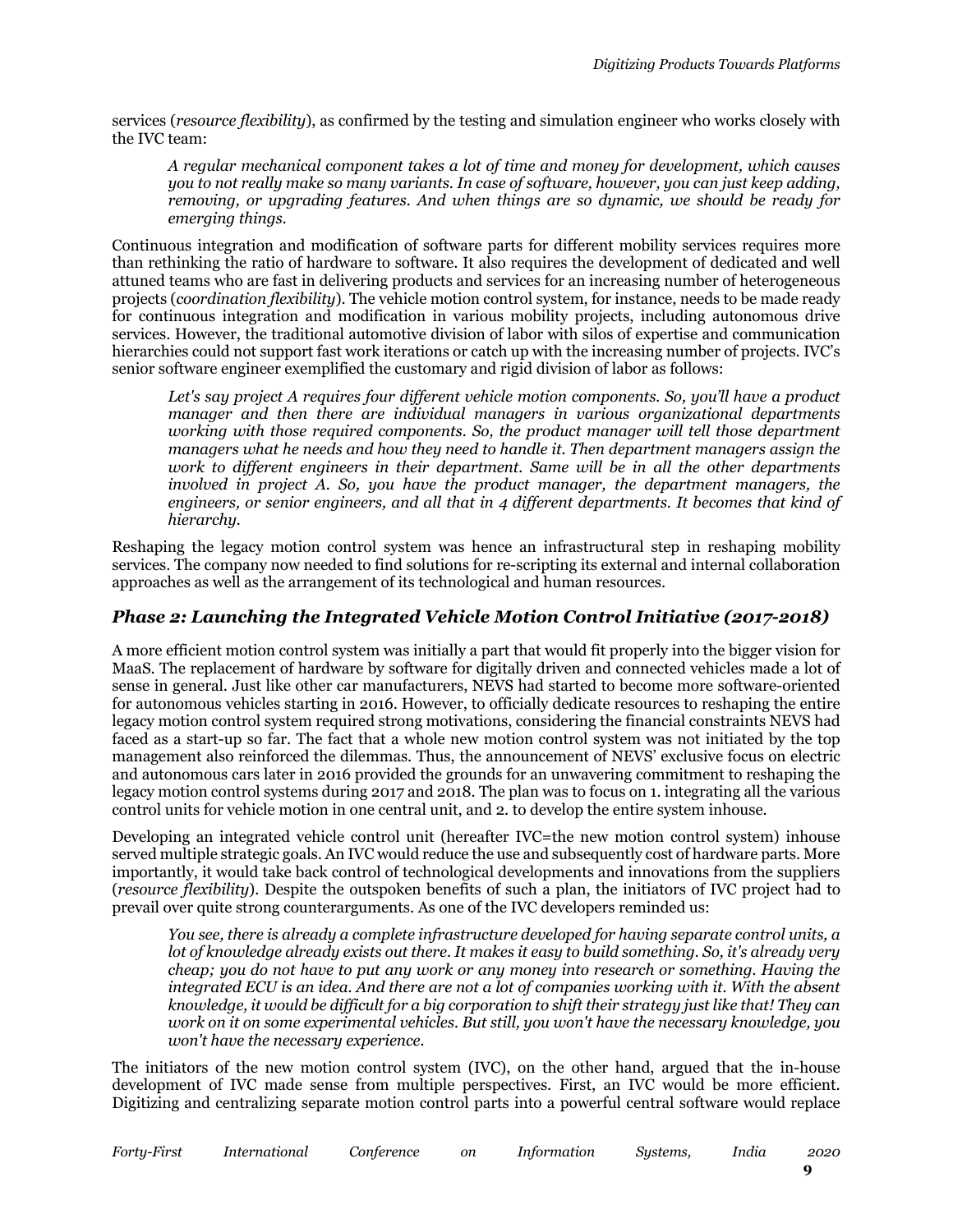underperforming hardware parts. However, a more valuable asset was gaining control of the brain of the vehicle for developing autonomous functionalities and mobility services. They argued that with the need to prepare the vehicle motion to be connected to external sources of command such as remote controllers, or Internet of Things devices, the motion control software needed to be highly modifiable. To rely on suppliers for the modification of the software would be time-consuming and costly. It was thus strategically important to build the competence knowledge in-house and take control of the vehicle motion software in future external projects (*resource* and *coordination flexibility*). These visions were realized in 2018, when having developed a proof of concept of the new motion control system (IVC) placed the company's name on the list of attractive partners in a European ecosystem of autonomous drive (hereafter AD) services. The head of the IVC squad explained the company's role in this project as follows:

*Our external partner has some goals of demonstrating some autonomous drive functions in this project. And NEVS' part is to deliver an enabler with the interfaces to connect the IVC to the AD functionality. The motion command would be defined by the external partner and the IVC would be the enabler of that command making the car move accordingly. That is essentially the intention for us; to see when we have achieved this enabler. That it works together with other systems.*

Soon the enabling features of IVC would be put to test in many mobility projects of different scopes. IVC was now beginning to exceed its return on investment in the form of efficiency. Not only, but IVC was also going to be an efficient component in developing the company's own AD services. More importantly, however, it was going to be a platform for continuous external development. Now, NEVS' concept of motion not only fitted its concept of mobility, but it had started to gain significance in its own right. In other words, a basic component had gained a life of its own (*resource flexibility*). IVC's former senior software engineer highlighted the extended strategic significance of turning IVC as a component to a flexible resource:

*NEVS is becoming a software development organization. It's all about creating the pattern; it's about 'how' you're actually going to produce your product. Your approach has to give you some kind of advantage. And why becoming a software development organization? Because you know, almost 75 percent of the component in modern cars is software-based. And if you have a hold on that portion, you basically own that car. It will give the creator a competitive advantage. That is one of the goals for NEVS.*

Such flexibility in technological resources, however, had to be supported by the company's human resources and internal operations. To develop a new motion control system, NEVS had to open new competence areas that were traditionally non-existent in-house. This required more human competences being employed and brought together in-house as well. In September 2018, one year of planning for forming an Agile enterprise (referring to the organizational approaches defined in the Agile software manifesto) resulted in a full reorganization of the company's internal arrangements. The reorganization entailed several courses of activities.

First, the old silos of knowledge and divisions of labor were dissolved. A total of four tribes (company's name for major operational departments) now formed the company's operational side. The idea was to emphasize what brought people together in the same center rather than what divided them into separate divisions with hopes of smoother communication and therefore operations (*coordination flexibility*). Second, within each tribe— rather than creating rigid subdivisions and permanently allocating a fixed array of human competences to them—a pool of human resources with diverse relevant competences was created. These employees had no fixed appointments to any teams. Depending on the required competences for each project, an average of five developers with various competence backgrounds would be assigned in a team to work on a project deliverable *(resource flexibility*). Third, all the engineering developers involved in the actual development work within the same tribe were centered in the same physical area at the company, away from managers. Similarly, the managers had their own spatial center.

Thus, as the new motion control system (IVC) was turning into a flexible platform for mobility services, the internal structures were also being reconfigured towards more flexibility. However, to conclude that NEVS had its resource and collaboration flexibility all figured out is a misconstruction.

### *Phase 3: Reflecting on the Increasing Complexities of IVC Work (2018-2019)*

Halfway into IVC's development work, NEVS was receiving collaboration offers to provide the vehicle motion as a platform for testing and development of autonomous drive algorithms by external partners. In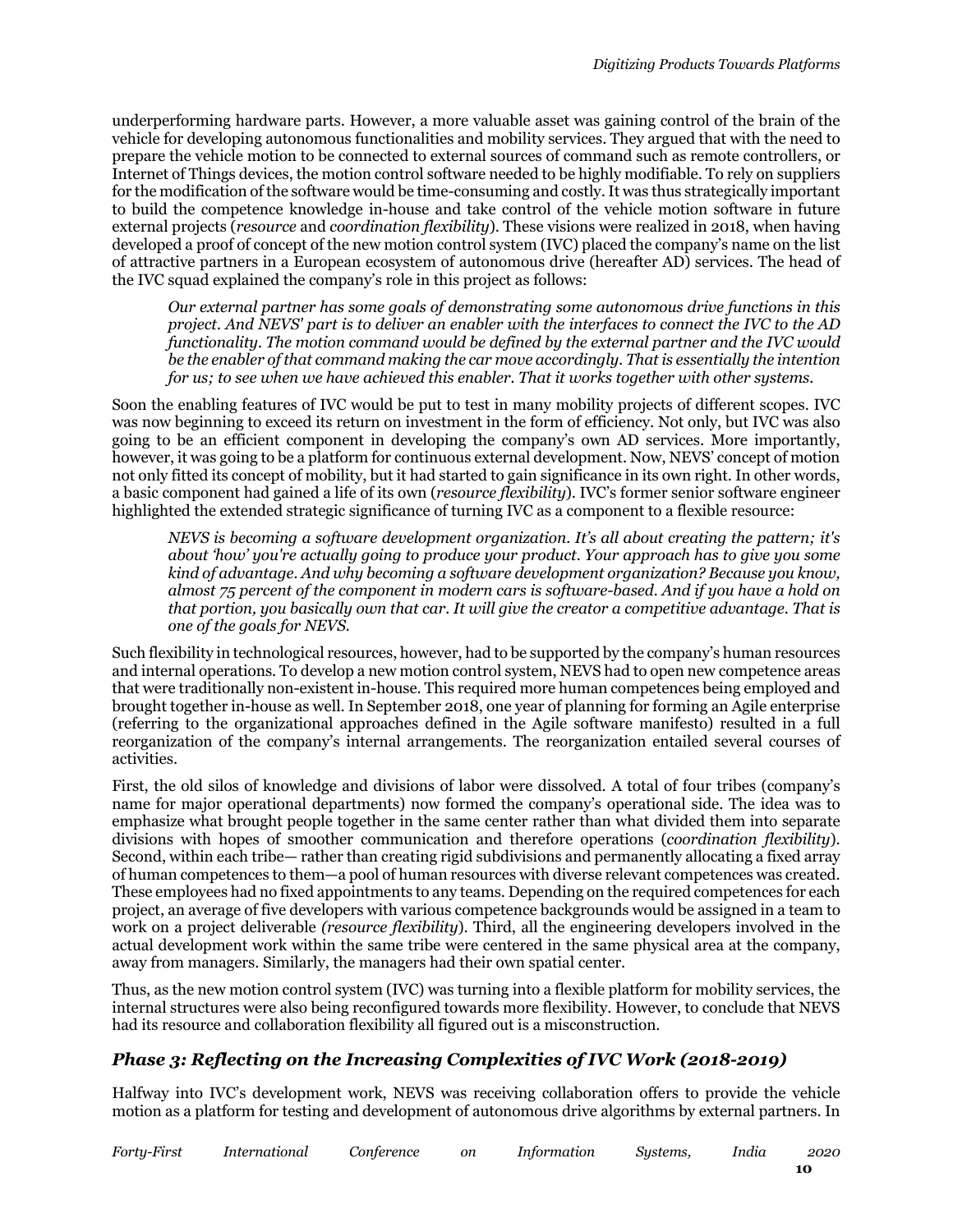addition to external projects, various internal projects also required IVC for testing autonomous functionalities. For all of these projects, the IVC squad needed to modify the architecture of IVC and redesign their work processes. The managers were quite pleased with the development. The squad members, however, were increasingly feeling the strain to realign their work and incorporate IVC in quite fast iterations for several parallel internal and external projects. Apart from the increasing workload, the team collaboration approach was another trigger for dissatisfaction. The Agile framework emphasized the direct allocation of a team to projects rather than dividing the work among several departments. This approach had resulted in grouping engineers from considerably different competence backgrounds in a team. The management strongly believed that these multi-competent teams would increase collaboration flexibility:

*In the old organizational way, there would be a component owner. So, now, for developing an ECU, should the component owner be a person with primarily software competence or hardware competence while you need both? That is the thing! But, in this Agile mindset, a component would not be owned by an individual; it will be owned by a team with both hardware and software competences, because you need both to specify the requirements of an ECU in a good way.*

The multi-competent teams also believed to be beneficial in creating *resource flexibility*. The Agile framework emphasized a horizontal competence development rather than a vertical competence development. That is, rather than continually working within a specific competence area and gaining deep expertise, team members could expand their competence across several areas by collaborating with and learning from their team members in fulfilling project requirements. Such an Agile approach to competence development would create *resource flexibility* from multiple perspectives, the head of the software tribe contended:

*The Agile mindset emphasizes that you should step out of your comfort zone, and really grab*  tasks, and widen your knowledge. That means people will grow in multiple areas. They might not *become the 'experts' in all of them, but they will grow. And it also has the added benefit of creating human competence redundancy on the company level. Unlike the old organizational form where if one expert suddenly left the organization or team, the work would come to a halt. Because then no mindset or force had pushed other individuals to learn about each other's expertise so they could cover for one another.*

However, as the architecture of the IVC was starting to become more complex, team members needed to apply deeper field expertise. It was eventually becoming impossible to understand other team members' perspectives (*coordination flexibility*), let alone learning from them. Responding to a soaring number of internal and external projects which incorporated the IVC as a platform, was no help either. They believed both the increasing complexity of the IVC architecture and the number of IVC related projects were becoming incompatible with the goal of the Agile framework for collaboration and competence development. Being pushed to work with people with quite different backgrounds while responding to several projects now seemed more unsystematic rather than agile, as one IVC developer put it:

*I don't think the horizontal development is the 'point' with Agile teams; I think that's how it's 'happening'. Because, I think, it's only in our team maybe where you get this sort of horizontal development. I don't think in every other team, which is practicing the Agile framework, you get this horizontal development. It is coming out of events, and not out of what it's supposed to do.*

As the IVC architecture was becoming more complex, the Agile framework needed to accommodate more complex work situations. The IVC developers contended that IVC was not only becoming a complex component in supporting NEVS's mobility services, but it was also evolving into a platform for future development work. These two existing sides of IVC needed to be taken into consideration and the Agile framework needed to be adapted to the IVC work to balance out the created tensions. However, the bright side with the Agile framework was the feedback sessions where employees could reflect on the challenges of their work in retrospect. In these sessions, the team members could discuss the distinctive and particular conditions for developing the new vehicle motion. These retrospective sessions would then provide the foundation to solve problematic cases iteratively. The reached solutions rendered a new version of the Agile framework which fitted the specific conditions of working with IVC and at the same time complying with the overall company's Agile framework.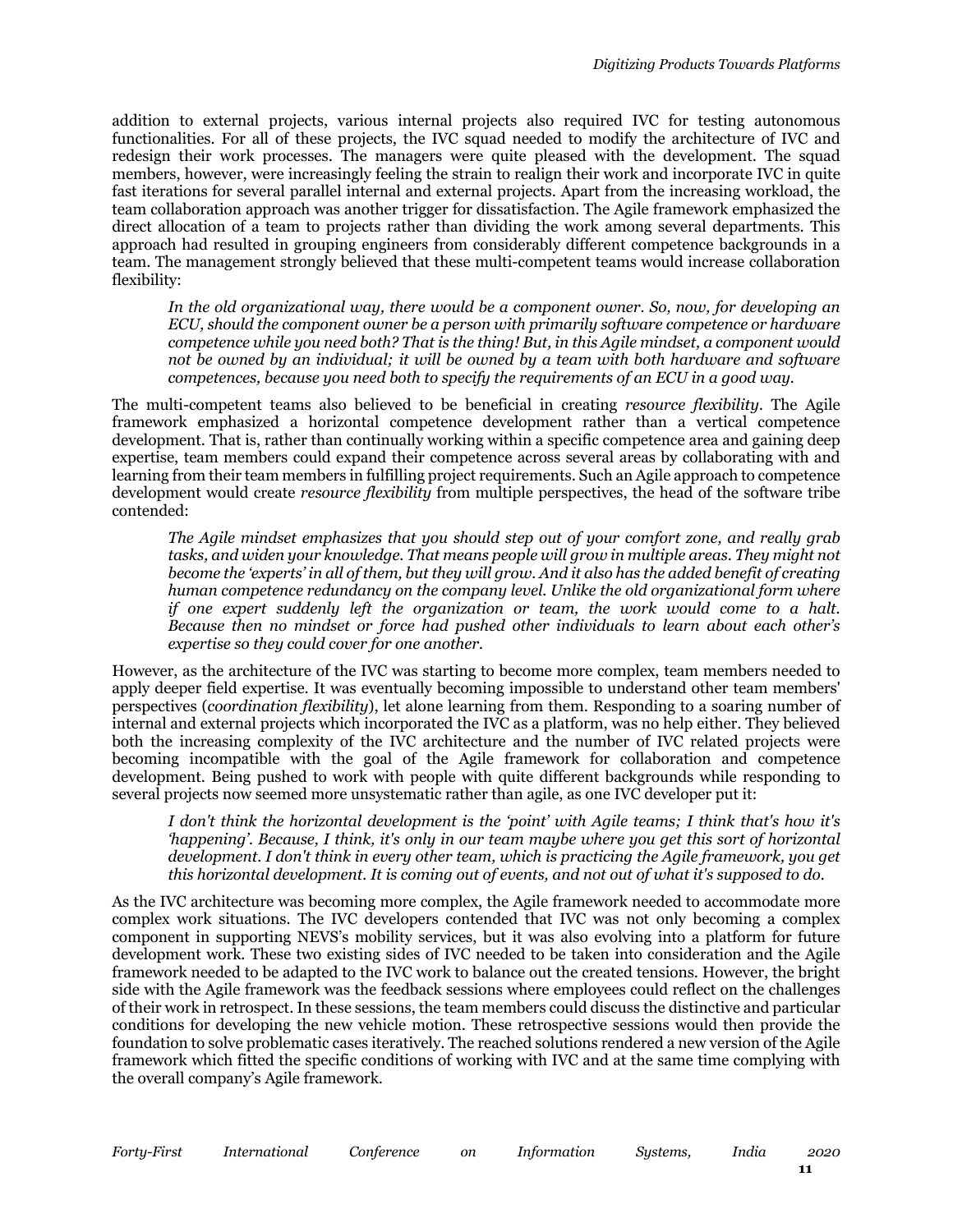### *Phase 4: Resolving the Increasing Complexities of IVC Work (2019)*

As the IVC software continued to expand and become an integral part of various projects, proper design guidelines and software architecture needed to be defined. This meant a change in the focus of the team from vehicle dynamics to software development standards. However, neither the work guidelines nor the arrangement of competences in the IVC squad accommodated this emerging requirement. Design guidelines and software architecture were mostly missing. The written IVC software was not efficient in terms of performance and memory usage. The entire focus had so far been only on the integration of control software rather than how IVC should be implemented as an efficient software. Part of the problem was expected as much of the IVC squad's work concentrated on R&D. A larger part of the problem nevertheless was due to the company's emphasis on aligning work processes according to the Agile framework rather than following the standard ways of developing software, believed the squad's lead software engineer:

*Any software engineer knows this is not how you write software. See, everybody in this team wrote the IVC software, but they don't have a background in software engineering. Just because we are in the same team doesn't mean we can do the same thing. Anyways, that wasn't making sense. The scope of the initial IVC architecture was so little that everybody could just do each other's work and then implement it in the software the best way a person from vehicle dynamics could, thinking let's get this up and running. But now, if you want to actually create a production ready software, you need to put a hundred different things into consideration, and then you need people with software backgrounds. Then, not everybody can just do the other's work, as the Agile framework insists.*

Thus, although the company's organizing approach as a whole insisted on the Agile framework, the IVC developers argued that the specific conditions of developing IVC was to be taken into consideration. To reconcile the two, the IVC developers and software tribe managers concluded, important decouplings were to be made both in the IVC architecture and the team structure.

To begin with, the IVC architecture needed to be modularized. Modularization entailed defining the boundaries between a set of constituting elements on various layers of the IVC architecture such as the network or the application layer. The separation of these parts within and across the architectural layers was important for two reasons. First, as a production ready software, the dependency among IVC's architectural parts needed to be reduced (*resource flexibility*). This would allow the integrated vehicle motion platform to offer more flexibility for future development work. More importantly, defining boundaries between modules would become a reliable criterion for forming teams once the number of recruited IVC developers increased. That is, teams of 5-7 members would be allocated to work with a set of similar modules (referring, for instance, to autonomous drive functions on the application layer):

*Now you need so many people working on different parts. To give them enough flexibility so that they can work on their own part independent of the other's, the boundaries between these parts should be clearly defined. And then the model [architecture] should be defined like that,*  too. So that they don't have to worry about the dependency between the part they are *developing, and the part other teams are developing. That's why we just need to define the modules across architectural layers.*

This way, rather than project-based teams, module-based teams were to be formed. Module-based teams would still be multi-competent. However, as working with a set of similar modules would call for competences that are more closely related, horizontal competence development would become more manageable for team members (*coordination flexibility*). However, separating focal competence areas and dedicating more resources to them required the recruitment of more developers in-house. Acquiring more human resources needed to be backed by strong motivations from a business strategy point of view. IVC needed to prove potentially to be more than a component in NEVS's future cars with some enabling affordances. It needed to promise potentially distinct business values.

Having defined an initial process for modularization of the IVC architecture, finally, in June 2019, demonstrations of IVC started to open new paths of innovation and business coalitions for NEVS. When Protean, a leading firm in innovating in-wheel-motors, witnessed a demonstration of NEVS's new vehicle motion control system (IVC), they immediately found it as an appropriate platform for developing their own products. Protean, which was already about to be acquired by NEVS, was now more confident about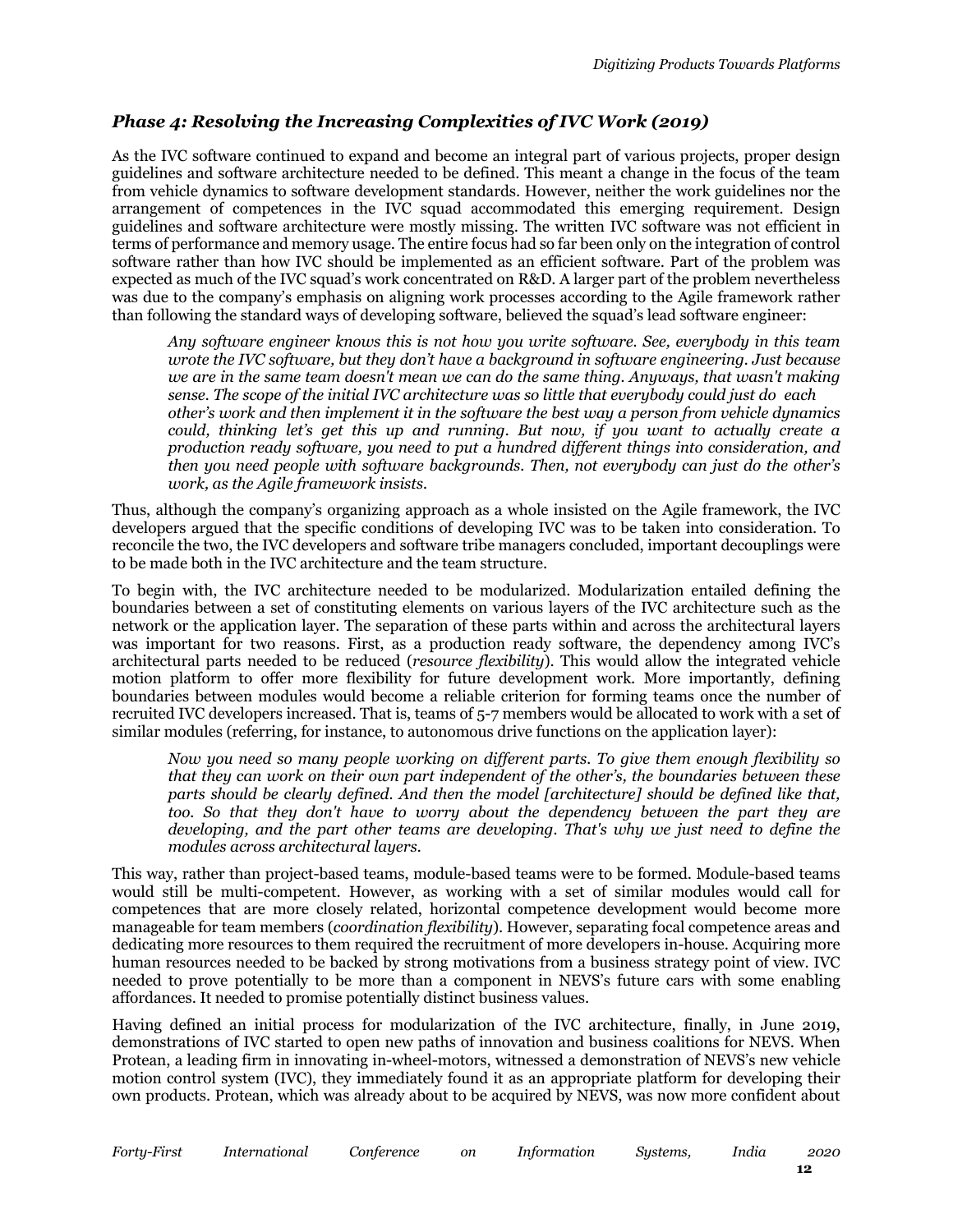joining NEVS. One of the IVC developers commented on the IVC's journey from being only an idea to a potential source of revenue as follows:

*IVC was only a few people's idea. No one cared much. For example, when I would attend NEVS' all-people's meeting, IVC was never mentioned as a way of going into the future. So, in those meetings I couldn't really relate with anything. They would mention what a great job, others have done in other projects, but never IVC. Until IVC was not built, it was very hard to get the picture. They need to have a real demonstration. So, for example, last week, I had a demo for the Protean's top management. Although it wasn't the reason why Protean was in that meeting, but, once they saw the demo, all their management were like, 'oh, this is exactly what we need for our cars, please talk to our engineers'.*

Protean could not only use the IVC as a platform for its own innovation of in-wheel-motors, but it could also use the knowledge stack and expertise of the IVC developers (*resource flexibility*). Showcasing the potential for a separate line of innovation for IVC was now reinforcing the motivation for dedicating more resources to its development. Thus, to implement the new solutions, the initial IVC team dissolved in June 2019. Around 20-30 developers were eventually recruited to work with the IVC (until January 2020) in various module-based teams. Thus, the new motion control system (IVC) opened new and unpredictable paths for further innovation and value creation independent of the NEVS' own existing products and services.

### **Discussion**

The case of NEVS vehicle motion system is an extensive example of how managing digital innovation leads to the transformation of organizational *strategies*, *technology* and *structure* in an interconnected and emergent way. A look at the various phases of NEVS' transition reveals that changes on one organizational layer affect and depend on the configurations of other layers. NEVS' case also demonstrates that changes on organizational layers are not simply created through pre-planned and bottom-up management initiatives. Rather, changes are motivated contingently by daily practices of operational teams. The way *resource* and *coordination flexibility* transform NEVS' *strategies*, *technology* and *structure* is detailed below. We have presented NEVS' transformation in the IVC squad's work in four phases or mechanisms. The criterion for distinguishing the boundaries among these phases is the common point which connects and bridges a set of activities in a specific time span:

*Re-scripting*. In phase 1, we witness a set of activities that are focused on creating *resource* and *coordination flexibility* by rethinking and re-writing 1. The way coordination with suppliers took place, 2. The way the vehicle motion technology was configured, and 3. The way teams and operations were structured to respond to the company's new MaaS vision. What characterizes this phase is a mechanism that prompts the firm to reform its *strategy*, *technology* and *structure*. We call this mechanism that drives the activities in the approximate time span of 2016-2017 *Re-scripting*. The Re-scripting mechanism culminates in seeing the reformation of vehicle motion system as an *infrastructural* step in shaping the firm's mobility visions.

*Centralizing*. In phase 2 then we can spot a shift in the focus of the activities. In this phase, we witness a set of activities with the goal of creating *resource* and *coordination flexibility* by 1. Opening an inhouse development center for the previously external and distributed work to support a fast business *strategy*, 2. Centralizing the previously separate ECUs in a single unit to create *coordination flexibility* and efficiency in the *technology*, and 3. Bringing together people with different competence backgrounds in a team to create *resource* and *coordination flexibility* in teams. What characterizes this phase is thus a mechanism that turns the firm into a strategic hub, a center for technological innovation and a center for fast operations with little structural blocks. We call this mechanism that drives the activities in the approximate time span of 2017-2018 *Centralizing*. The centralizing mechanism culminates in vehicle motion turning into not just a component in NEVS' final product, but a platform for shaping the company's MaaS vision.

**Redirecting.** In phase 3, we see the concerns shifting towards evaluating the increasing complexities and finding solutions to compensate for them. In this phase, we witness the squad members' attempts to argue for *resource* and *coordination flexibility* by 1. Paying attention to the increasing number of projects in which IVC plays a strategic role, 2. Responding to the increasing complexities of IVC as it is turning from an R&D concept to a production-ready technology, and 3. Adapting the team structures to the increasing complexity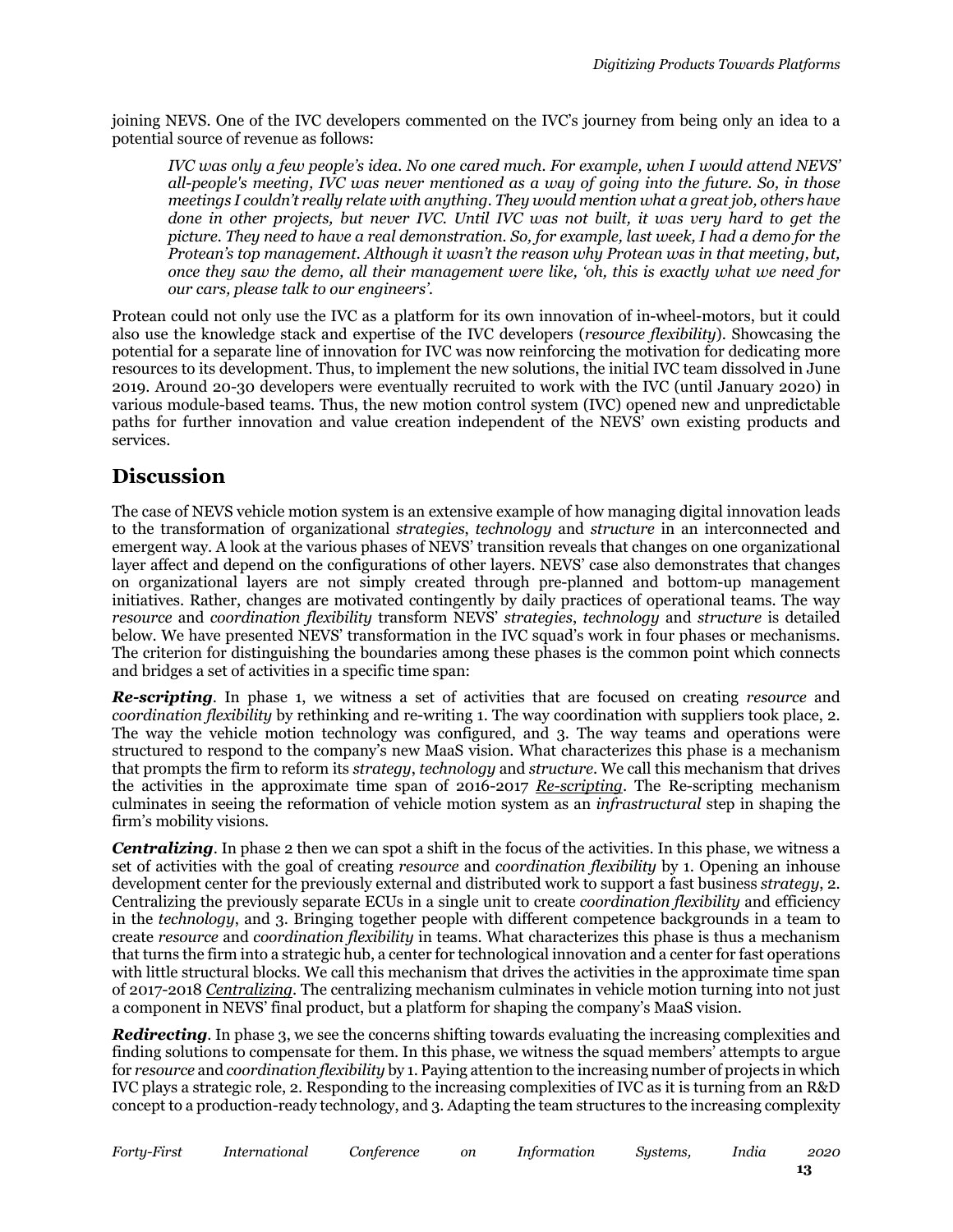and scope of competences required for developing IVC. What characterizes this phase is thus a mechanism that turns the firm into an alert agent which actively evaluates and redirects its *strategic*, *technological* and *structural* positioning. We call this mechanism that drives the activities in the approximate time span of 2018-2019 *Redirecting*. The Redirecting mechanism culminates in highlighting the specific characteristics of IVC which require working conditions different than the firm's overall *strategic*, *technological* and *structural* directions.

*Decoupling*. Finally, in phase 4, the activities focus on creating important distinctions from a *strategic*, *technological* and *structural* point of view. To create *resource* and *coordination flexibility*, there is a need to 1. Highlight the distinctive business value related to the new vehicle motion system as opposed to the business values of the firm's MaaS visions, 2. Draw clear boundaries between the modules in the IVC's software architecture and 3. Separate the scope of team competence areas based on the boundaries among software modules and layers. What characterizes this phase is thus a mechanism that enables the firm to have distinctive capabilities by creating loose couplings in its *strategy*, *technology*, and *structure*. We call this mechanism that drives the activities in the approximate time span of 2019 *Decoupling*. The Decoupling mechanism culminates in highlighting IVC as a potentially distinct resource for further innovation and value creation. These mechanisms and their related activities are illustrated in Table 5.

|                 |                                              | <b>Mechanisms</b>                                                                                                            |                                                                                                                                                            |                                                                                                                                                |                                                                                                                                      |  |  |  |
|-----------------|----------------------------------------------|------------------------------------------------------------------------------------------------------------------------------|------------------------------------------------------------------------------------------------------------------------------------------------------------|------------------------------------------------------------------------------------------------------------------------------------------------|--------------------------------------------------------------------------------------------------------------------------------------|--|--|--|
|                 | <b>Events</b>                                | <b>Re-scripting</b>                                                                                                          | <b>Centralizing</b>                                                                                                                                        | Redirecting                                                                                                                                    | <b>Decoupling</b>                                                                                                                    |  |  |  |
| <b>Strategy</b> | Develop vehicle<br>control units<br>in-house | • Minimize supplier<br>dependency<br>$\bullet$ Minimize<br>communication<br>hierarchy with<br>partners                       | • Develop in-house<br>practices<br>$\bullet$ Open new<br>competence areas in-<br>house                                                                     | <b>Balance</b><br>complexity added<br>by the increased<br>number of<br>projects in which<br>IVC plays a<br>strategic role                      | Promote<br>separate lines<br>of innovation<br>for mobility<br>and motion                                                             |  |  |  |
| Technology      | Modify software<br>architecture              | • Minimize the time<br>& speed of<br>communication<br>among<br>components<br>$\bullet$ Minimize the<br>amount of<br>hardware | • Integrate control<br>units for propulsion,<br>steering, and<br>braking.<br>• Create interfaces for<br>connecting vehicle<br>motion to outside<br>sources | <b>Balance</b> the<br>added complexity<br>to the software<br>architecture due<br>to the integration<br>of several units in<br>one architecture | Assigning the<br>degree to<br>which vehicle<br>motion<br>functions could<br>be decomposed<br>in different<br>in/dependent<br>modules |  |  |  |
| Structure       | composition<br>competence<br>Re-arrange      | • Minimize task-<br>overload<br>$\bullet$ Minimize<br>communication<br>barriers in multi-<br>competency teams                | $\bullet$ Streamline<br>developers spatially<br>· Form multi-<br>competency teams                                                                          | <b>Balance</b> the<br>complexity added<br>by forming<br>multi-<br>competency<br>teams                                                          | $\bullet$ Form<br>dissolvable<br>teams<br>· Dissociate<br>competence<br>areas                                                        |  |  |  |

#### **Table 5. Mechanisms of Resource and Coordination Flexibility**

The above-mentioned mechanisms describe how NEVS achieved *resource* and *coordination flexibility*  within its organizational boundaries, which in turn supported NEVS in transitioning from its old business strategy (selling combustion/electric cars) to a modern MaaS provider. A closer look at Table 5 reveals that, the four mechanisms are not always directed at creating alignment and convergence among organizational *strategy*, *technology* and *structure*. It is clear that to re-script organizational *strategy*, there was a need to re-script organizational *structure* as well as its technological domain. However, positive outcomes were not necessarily created through consensus and unity (Robey & Boudreau, 1999). Rather, these four mechanisms sometimes would result in *resource* and *coordination flexibility* and solve tensions by giving rise to divergence points. An example is how the team *structure* at the IVC squad diverged from NEVS' overall Agile framework. A more emblematic example is how the apparently contradictory mechanisms such as "centralizing" and "decoupling" were necessary for creating *resource* and *coordination flexibility*. These

*Forty-First International Conference on Information Systems, India 2020*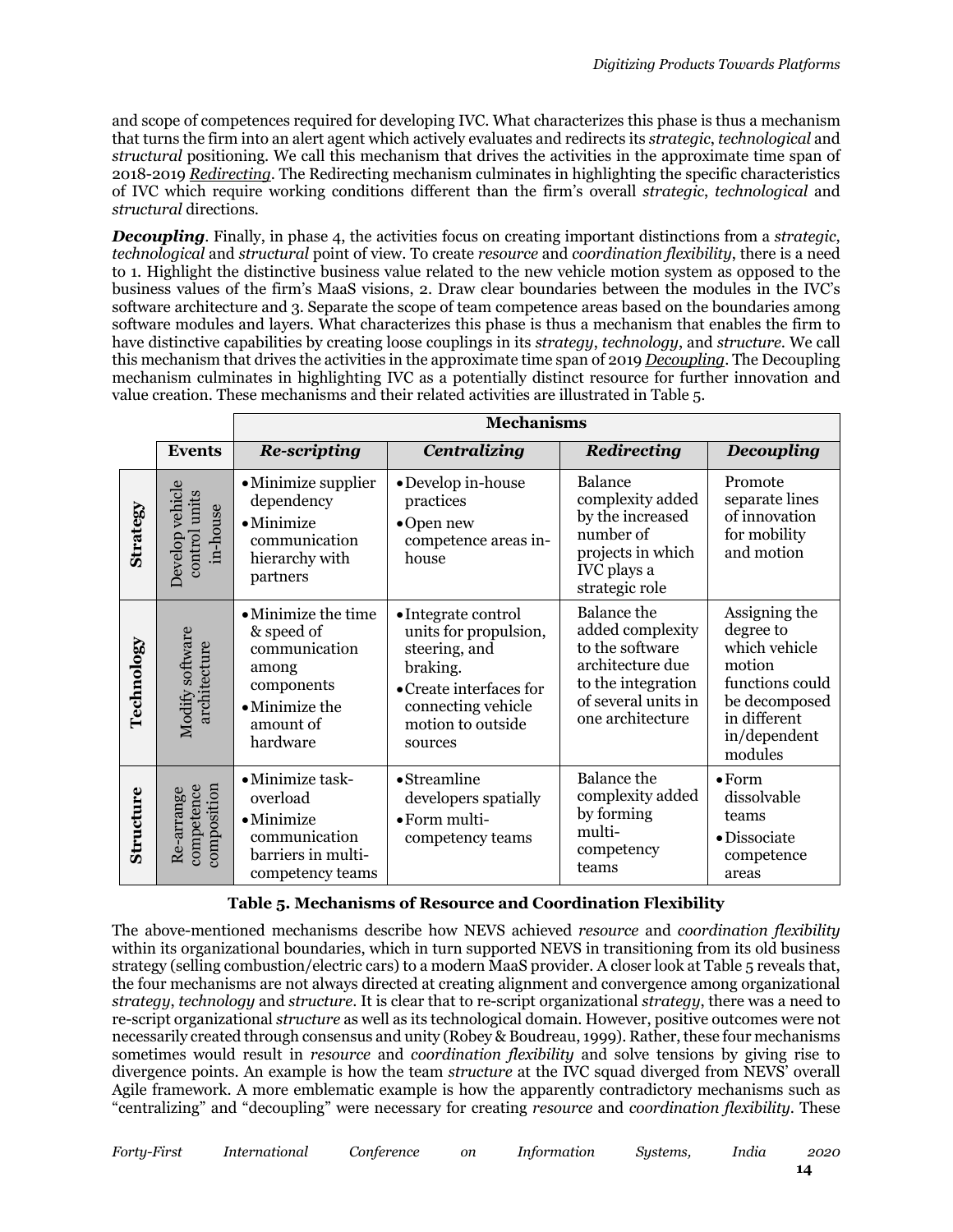divergences show that resource and coordination capability is formed by loose couplings (Lee and Berente 2012; Gregory et al. 2018), both within and across organizational layers. In other words, in this complex interrelation of sociotechnical elements (Winter et al. 2014), pluralistic and potentially contradictory elements coexist (Lee and Berente 2012).

This has implications for how processes of digital innovation are organized. For instance, the dialectics of divergence and convergence imply that predicting the overall formal structure of an organization based on the design of the underlying technical system (mirroring hypothesis) (Sanchez and Mahony 1996) is becoming more and more difficult. As Colfer and Baldwin (2016) emphasize and as the NEVS case demonstrates, "digital technologies make possible new modes of coordination that enable groups to deviate from classical mirroring hypothesis" (p. 710). Consequently, designing and organizing the internal operations of a firm around digital innovation needs to be a dynamic and contingent process.

Emphasizing the interconnected and emergent way NEVS managed *resource* and *coordination flexibility* enables us to theorize digital transformation in terms of dynamic capabilities. Dynamic capabilities are capabilities that determine the speed and degree to which a firm's resources can be aligned with unforeseen environmental changes (Teece 2014). Dynamic capabilities are not tied to any current products or purposes (Teece 2014) and they cannot therefore be predicted and implemented as best practices or paths in a topdown manner by the management. In NEVS' case, for instance, although mobility-as-a-service was the firm's overall top-down strategy, motion-as-a-service was spawned by the firm's technological advancements as an unpredicted strategy that would give the company a competitive advantage.

Theorizing digital transformation in terms of dynamic capabilities is also in alignment with organizational ambidexterity. As mentioned previously, simply managing the tensions between exploitation and exploitation (innovation) does not capture the core of organizational ambidexterity (O'Reilly and Tushman 2013).Instead, organizational ambidexterity is achieved if the firm is able to fundamentally reconfigure and transform its resources to survive in the face of changed market conditions, as it attempts to solve tensions (O'Reilly and Tushman 2008; O'Reilly and Tushman 2013). The changes on various organizational layers enabled NEVS to execute a two-track approach by continuing to optimize its existing technological foundation for vehicle motion systems (i.e., being exploitative), while simultaneously being prepared to serve future MaaS markets (i.e., exploratory). As explained previously, developing the capability to optimize existing and exploring new markets is a key feature of ambidextrous organizations.

Finally, existing digital platform studies have provided insights into the evolution of platforms in collaboration with external partners (Ghazawneh and Henfridsson 2010; Eaton et al. 2015) or in collaboration with end-users and co-creators of value (Skog et al. 2018). We complement this line of research by studying a platform in its preparation phase, i.e., how the platform is initially designed and evolved prior to being ready for external collaboration. This research may exhibit limitations in terms of being a single case study and being applicable in other empirical contexts. Car manufactures operate in a safety sensitive industry context, where firms are subject to stricter regulations for market access, hardware and software requirements, which in turn may impacts the degree and fluidity of innovation and collaboration options. On the other hand, these limitations present future avenues for research for conducting cross case studies in (non) safety sensitive industry contexts to validate or expand on our findings or having an in-depth focus on boundary resource development from an internal organizational perspective.

### **References**

- Avison, D., and Malaurent, J. 2014. "Is Theory King?: Questioning the Theory Fetish in Information Systems," *Journal of Information Technology*, (29:4), pp. 327-336.
- Cao, Q., Gedajlovic, E., and Zhang, H. 2009. "Unpacking Organizational Ambidexterity: Dimensions, Contingencies, and Synergistic Effects," *Organization Science* (20:4), pp.781-796.
- Chanias, S., Myers, M. D., and Hess, T. 2019. "Digital transformation Strategy Making in Pre-Digital Organizations: The Case of a Financial Services Provider," *The Journal of Strategic Information Systems (28:1)*, pp. 17-33.

De Reuver, M., Sørensen, C., and Basole, R. C. 2018. "The digital Platform: A Research Agenda," *Journal of Information Technology* (33:2), pp. 124-135.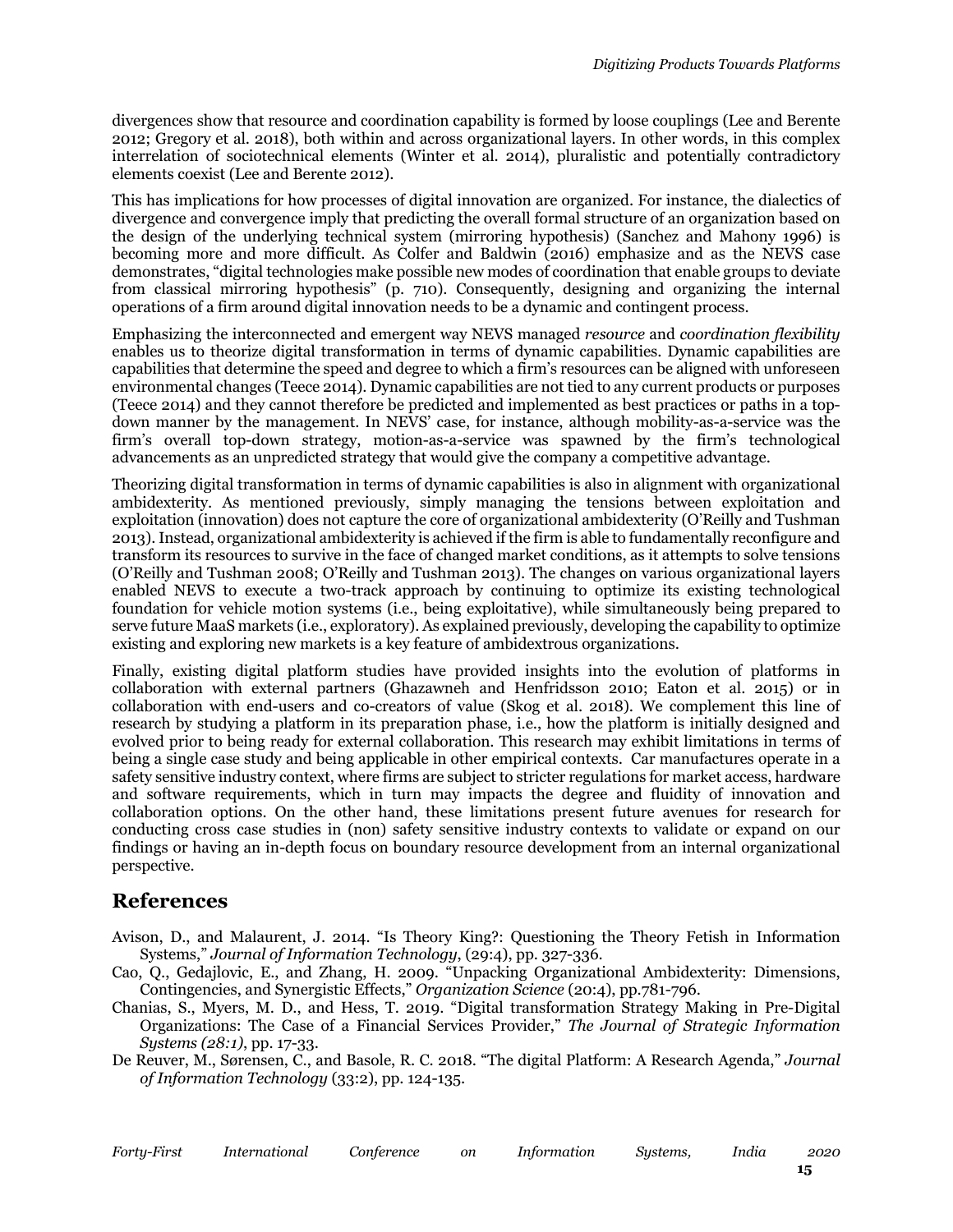- Eaton, B., Hallingby, H. K., Nesse, P. J., and Hanseth, O. 2014. "Achieving Payoffs from an Industry Cloud Ecosystem at BankID," *MIS Quarterly Executive* (13:4), pp. 233-235
- Eaton, B., Elaluf-Calderwood, S., Sorensen, C., and Yoo, Y. 2015. "Distributed Tuning of Boundary Resources: The Case of Apple's iOS Service System," *MIS Quarterly* (39:1), pp. 217-243.
- Ghazawneh, A., and Henfridsson, O. 2010. "Governing Third-Party Development through Platform Boundary Resources," in *Proceeding of the 31st International Conference on Information Systems (ICIS)*, St. Louis, USA, pp. 1-18. AIS Electronic Library (AISeL).
- Gregory, R., Wagner, H. T., Tumbas, S., and Drechsler, K. 2019. "At the Crossroads Between Digital Innovation and Digital Transformation," in *Proceeding of the 40th International Conference on Information Systems, Munich, Germany*. AIS Electronic Library (AISeL).
- Helfat, C. E., Finkelstein, S., Mitchell W., Peteraf, M. A., Singh, H., Teece D. J. and Winter, S. G. 2007. *Dynamic Capabilities: Understanding Strategic Change in Organizations*, Malden, MA: Blackwell Publishing.
- Henfridsson, O. 2014. "The power of an Intellectual Account: Developing Stories of the Digital Age," *Journal of Information Technology* (29:4), pp. 356-357.
- Henfridsson, O., and Bygstad, B. 2013. "The Generative Mechanisms of Digital Infrastructure Evolution," *MIS Quarterly* (37:3), pp. 907-931.
- Hennink, M. M., Hutter, I., and Bailey, A. 2011. *Qualitative Research Methods*, London: SAGE.
- Hukal, P. and Henfridsson, O. 2018. "Digital Innovation–a Definition and Integrated Perspective," in The Routledge Companion to Management Information Systems, R. D. Galliers and M. K. Stein (eds.), New York: Routledge, pp. 360-369.
- Junni, P., Sarala, R. M., Taras, V., and Tarba, S. Y. 2013. "Organizational Ambidexterity and Performance: A Meta-Analysis," *Academy of Management Perspectives* (27:4), pp. 299-312.
- Katila, R., and Ahuja, G. 2002. "Something Old, Something New: A Longitudinal Study of Search Behavior and Pew Product Introduction," *Academy of Management Journal* (45:6), pp. 1183-1194.
- Koryak, O., Lockett, A., Hayton, J., Nicolaou, N., and Mole, K. 2018. "Disentangling the Antecedents of Ambidexterity: Exploration and Exploitation," *Research Policy* (47:2), pp. 413-427.
- Lee, J., and Berente, N. 2012. "Digital Innovation and the Division of Innovative Labor: Digital Controls in the Automotive Industry," *Organization Science* (23:5), pp. 1428-1447.
- Leonardi, P. 2020. "You're Going Digital-Now What," MIT Sloan Management Review (61:2), pp.28-35.
- Leonardi, P. M., and Bailey, D. E. 2008. "Transformational Technologies and the Creation of New Work Practices: Making Implicit Knowledge Explicit in Task-Based Offshoring," *MIS Quarterly* (32:2) pp. 411-436.
- Lyytinen, K., Sørensen, C., and Tilson, D. 2018. "Generativity in Digital Infrastructures: A Research Note". in the Routledge Companion to Management Information Systems, M. R. Galliers and M. K. Stein (eds.), New York: Routledge, pp. 253-275.
- MacCormack, A., Rusnak, J., and Baldwin, C. Y. 2006. "Exploring the Structure of Complex Software Designs: An Empirical Study of Open Source and Proprietary Code," *Management Science* (52:7), pp. 1015-1030.
- March, J.G. 1991. "Exploration and Exploitation in Organizational Learning," Organization Science, (2:1), pp.71-87.
- Mohagheghzadeh, A., and Svahn, F. 2016. "Transforming Organizational Resource into Platform Boundary Resources," in *Proceeding of the 24th European Conference on Information Systems (ECIS)*, İstanbul, Turkey. AIS Electronic Library (AISeL).
- Nambisan, S., Lyytinen, K., Majchrzak, A., and Song, M. 2017. "Digital Innovation Management: ReinventingInnovation Management Research in a Digital World," *MIS Quarterly* (41:1), pp. 223-238.
- Nylén, D., and Holmström, J. 2015. "Digital Innovation Strategy: A Framework for Diagnosing and Improving Digital Product and Service Innovation," *Business Horizons* (58;1), pp. 57-67.
- O'Reilly III, C. A., and Tushman, M. L. 2013. "Organizational Ambidexterity: Past, Present, and Future," *Academy of Management Perspectives* (27:4), pp. 324-338.
- O'Reilly III, C. A., & Tushman, M. L. 2008. "Ambidexterity as a Dynamic Capability: Resolving the Innovator's dilemma," *Research in Organizational Behavior* (28), pp. 185-206.
- Paternoster, N., Giardino, C., Unterkalmsteiner, M., Gorschek, T., and Abrahamsson, P. 2014. "Software Development in Startup Companies: A Systematic Mapping Study," *Information and Software Technology* (56:10), pp. 1200-1218.